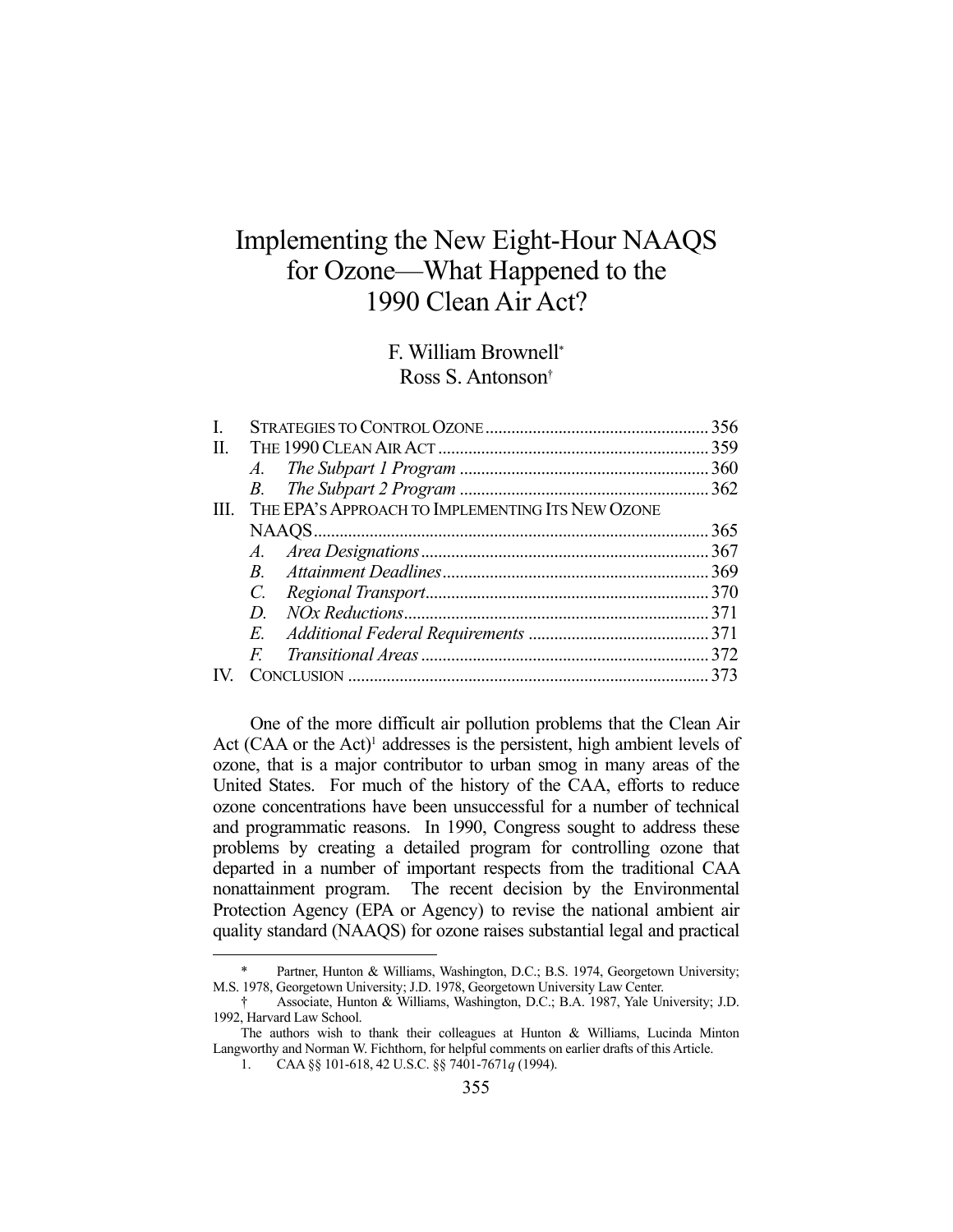questions about how the EPA's program will fit with the components of Congress's statutory approach to reducing ozone. The EPA's dramatic departure from the congressional scheme also threatens to revive some of the problems that hindered ozone reduction efforts before 1990.

#### I. STRATEGIES TO CONTROL OZONE

 Ozone in the ambient air is the product of reactions in the atmosphere involving volatile organic compounds (VOC) and nitrogen oxides (NOx).<sup>2</sup> Ozone production is controlled by physical and chemical factors that are highly influenced by the relative concentrations of VOC and NOx, as well as by a number of atmospheric and meteorological conditions.3 The VOC and NOx emissions that contribute to these reactions are produced both naturally and by human activities, and are emitted by many different types of sources both inside and outside of the areas experiencing high ozone levels.4

 Because of the many interconnected variables that affect ozone production and transport, designing control strategies to address ozone problems has proved both difficult and costly. In this sense, regulating ozone is very different from controlling other pollutants that are also addressed under the NAAQS program for which there is a clearer relationship between emissions of a certain pollutant from specific, identifiable sources and the ambient concentrations of that same pollutant. For example, other criteria pollutants such as sulfur dioxide, lead, carbon monoxide, and most particulate matter are emitted directly into the atmosphere, rather than being formed in the atmosphere from other constituents. Implementing strategies to reduce ambient levels of the former type of pollutant is much more straightforward.

 The complex nature of the ozone problem caused many areas of the country to miss the first deadline in 1982 to improve air quality so that it would "attain" (i.e., be at or below) the level established by the ozone NAAQS.<sup>5</sup> Many areas then also missed the 1987 extended deadline for attainment of the ozone NAAQS that was established by the 1977

 <sup>2.</sup> *See* OFFICE OF RESEARCH & DEVELOPMENT, EPA, AIR QUALITY CRITERIA FOR OZONE AND RELATED PHOTOCHEMICAL OXIDANTS, EPA/600/P-93/004F, at 1-2 to 1-4 (July 1996) [hereinafter AIR QUALITY CRITERIA FOR OZONE]; *see also* Virginia v. EPA, 108 F.3d 1397, 1400 (D.C. Cir. 1997) (discussion of ozone formation).

 <sup>3.</sup> *See generally* AIR QUALITY CRITERIA FOR OZONE, *supra* note 2, at 1-2 to 1-4.

 <sup>4.</sup> *See id.* at 1-3 to 1-4.

 <sup>5.</sup> Areas attaining and not attaining the NAAQS are "attainment" and "nonattainment" areas, respectively. CAA § 107(d), 42 U.S.C. § 7407(d).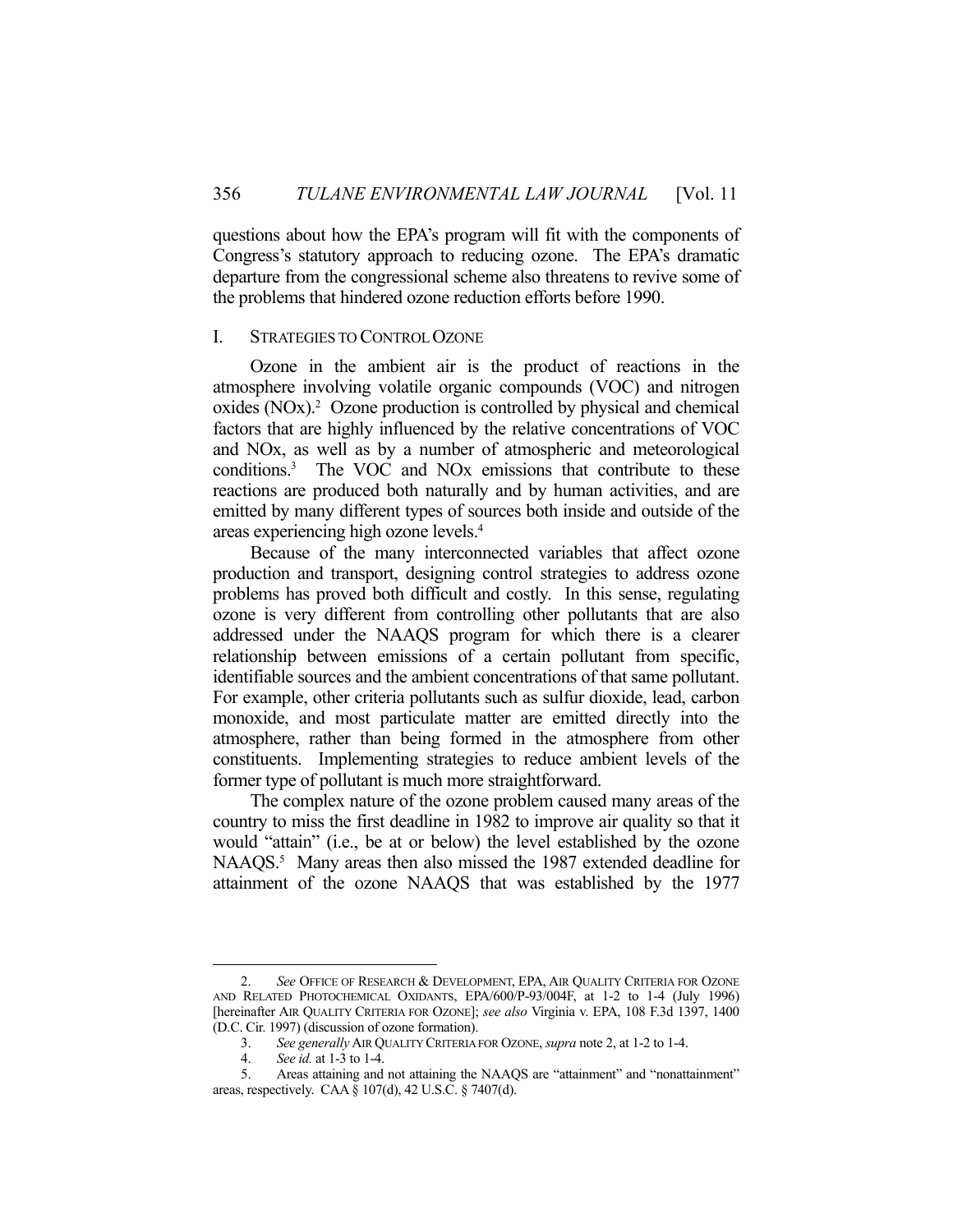Amendments to the CAA.<sup>6</sup> The persistent problems with reducing ozone led Congress in 1990 to amend the Act by taking the unusual step of mandating very specific control strategies along with a phased attainment schedule requiring showings of improvement at specified times, but no absolute attainment deadlines.<sup>7</sup> It also mandated control requirements based on the nature and magnitude of the ozone problem in a given area.<sup>8</sup> This ozone-specific program was established in a new subpart 2 of the CAA, Title I, Part  $D^9$ . Subpart 2 is specifically based on the one-hour ozone NAAQS of  $0.12$  parts per million (ppm)<sup>10</sup> that was in existence in 1990.

 In July 1997, the EPA issued a final rule replacing the one-hour NAAQS with an eight-hour NAAQS.<sup>11</sup> In that rule, the EPA amended the 40 C.F.R. Part 50 regulation establishing the one-hour NAAQS to provide that the "[one]-hour standards set forth in this section will no longer apply to an area once EPA determines that the area has air quality meeting the one-hour standard."12 In the preamble to the rule, the EPA explains that this means that the subpart 2 program applies to an area "as a matter of law for so long as an area is *not* attaining the [one]-hour standard."13 However, once the EPA "determines" that an area has air quality attaining the one-hour standard, "the provisions of subpart 1 of Part D of Title I of the Act would apply to the implementation of the new [eight]-hour [] [ozone] standards," and the subpart 2 program would cease to apply in that area.<sup>14</sup>

 On January 16, 1998, the EPA issued as a direct final rule a list of areas "attaining" and "not attaining" the one-hour NAAQS.15

 <sup>6.</sup> *See* SENATE COMM. ON ENVIRONMENT AND PUBL. WORKS, 103D CONG., 1ST SESS., A LEGISLATIVE HISTORY OF THE CLEAN AIR ACT AMENDMENTS OF 1990, at 3170-71 (Comm. Print 1993) [hereinafter 1990 LEGIS. HIST.].

 <sup>7.</sup> *See id.* at 3253-57.

 <sup>8.</sup> *See id.*

 <sup>9.</sup> The standard provisions otherwise governing nonattainment areas are found in subpart 1 of CAA Title I, Part D.

 <sup>10.</sup> A one-hour NAAQS means that attainment is judged by evaluating ambient ozone concentrations over a one-hour averaging period. *See* Identification of Ozone Areas Attaining the 1-Hour Standard and to Which the 1-Hour Standard Is No Longer Applicable, Direct Final Rule, 63 Fed. Reg. 2726 (1998) (to be codified at 40 C.F.R. pt. 50).

 <sup>11.</sup> National Ambient Air Quality Standards for Ozone, Final Rule, 62 Fed. Reg. 38,856 (1997) (to be codified at 40 C.F.R. pt. 50).

 <sup>12.</sup> *Id.* at 38,894.

<sup>13.</sup> *Id.* at 38,873 (emphasis added).<br>14. *Id.* 

 <sup>14.</sup> *Id.*

 <sup>15.</sup> Identification of Ozone Areas Attaining the 1-Hour Standard and to Which the 1- Hour Standard Is No Longer Applicable, Direct Final Rule, 63 Fed. Reg. 2726 (1998) (to be codified at 40 C.F.R. pt. 50). Although the EPA issued its notice as a direct final rule, the Agency received some "adverse comments" on the notice. Accordingly, the EPA treated its original notice as a proposed rule and anticipated issuing a final rule in the spring or summer of 1998.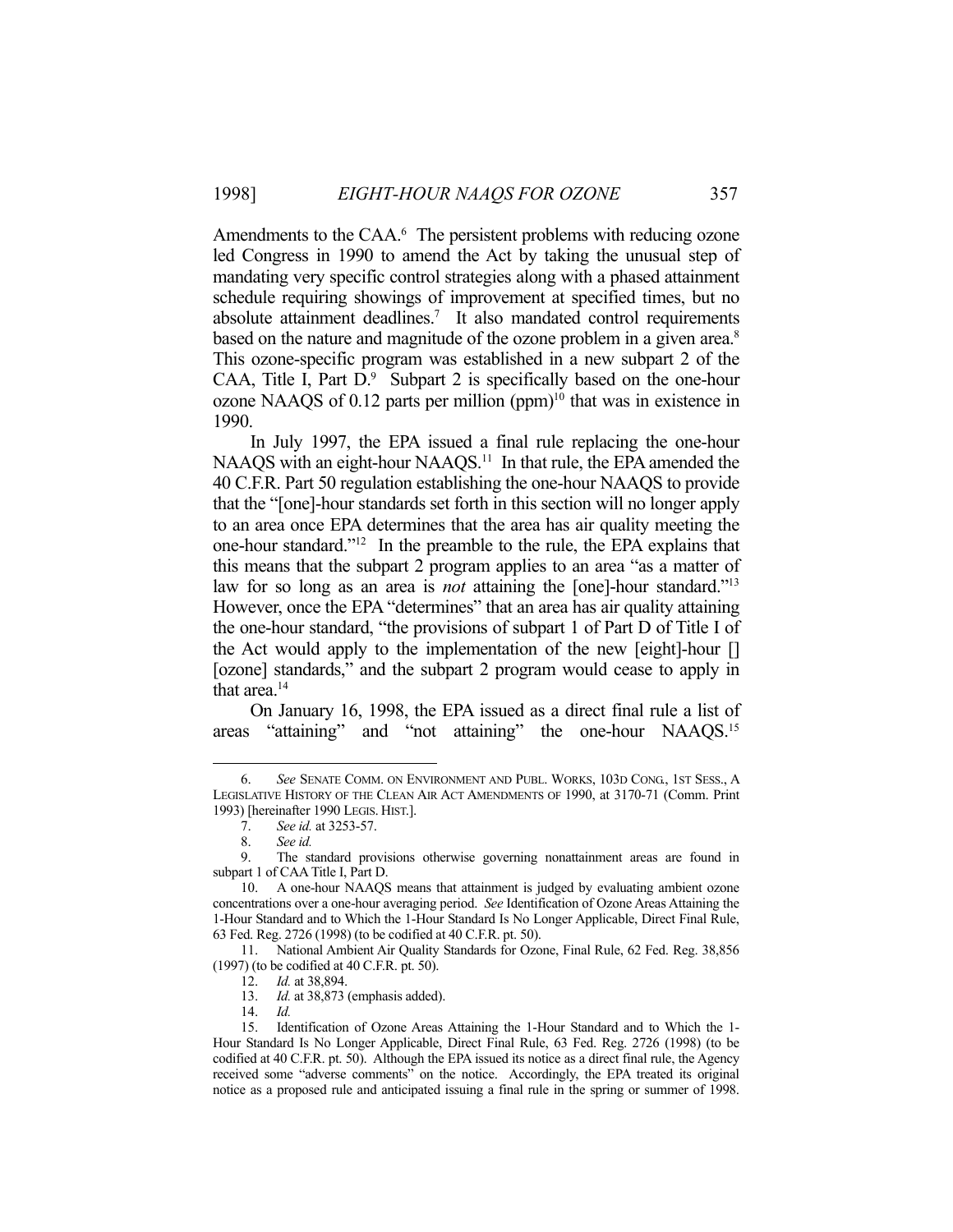Interestingly, the EPA has determined that some areas that are designated "nonattainment" have air quality meeting the one-hour NAAQS (e.g., Saginaw-Bay City-Midland, MI; Flint, MI; Evansville, IN; Sussex County, DE),<sup>16</sup> and several areas designated "attainment" are listed as having air quality that does *not* meet the one-hour NAAQS (e.g., Detroit-Ann Arbor, MI; Grand Rapids, MI; Dayton-Springfield, OH; Kansas City, MO and KS; Memphis, TN; and the San Francisco-Bay areas, CA).<sup>17</sup> Moreover, large portions of the Northeast that have been subject to subpart 2 as a result of their being located in the "ozone transport region" created by Section 184 of the Act are listed as having air quality meeting the one-hour NAAQS and, therefore, are now exempt from subpart 2.18

 As a result of the EPA's actions, the subpart 2 ozone reduction program "cease[s] to apply" in many areas of the country.<sup>19</sup> Instead, states and the EPA will develop area designations under the eight-hour NAAQS, and states will ultimately be required to develop state implementation plan (SIP) provisions to ensure attainment and maintenance of the eight-hour NAAQS in accordance with the different deadlines and criteria contained in subpart 1 of Part D. To complicate things further, the EPA has proposed in a separate action to require twenty-two states and the District of Columbia to revise their SIPs independent from and in advance of any state plan development to address eight-hour NAAQS nonattainment problems within the state—to address potential interstate contribution to nonattainment of the eight-hour NAAQS by mandating a cap on NOx emissions that will force many sources to install additional controls.<sup>20</sup>

Identification of Ozone Areas Attaining the 1-Hour Standard and to Which the 1-Hour Standard Is No Longer Applicable, Withdrawal of Direct Final Rule, 63 Fed. Reg. 12,652 (1998).

 <sup>16.</sup> *See* Identification of Ozone Areas Attaining the 1-Hour Standard and to Which the 1- Hour Standard Is No Longer Applicable, Direct Final Rule, 63 Fed. Reg. at 2742, 2749, 2762.

 <sup>17.</sup> *See id.* at 2737, 2753, 2762, 2766, 2779, 2787.

 <sup>18.</sup> *See id.* at 2742 (Delaware), 2760 (Maine), 2761 (Maryland), 2772-73 (New Hampshire), 2773 (New Jersey), 2774-76 (New York), 2783-84 (Pennsylvania), 2793 (Vermont).

 <sup>19.</sup> *Id.* at 2726; *see also* Implementation of Revised Air Quality Standards for Ozone and Particulate Matter, 62 Fed. Reg. 38,421, 38,424 (1997) (Presidential Memorandum of July 16, 1997) ("EPA will publish an action identifying existing nonattainment areas and maintenance areas to which the one-hour standard will cease to apply because they have attained the one-hour standard."); EPA, OZONE AND PARTICULATE MATTER NAAQS AND REGIONAL HAZE PROGRAM— ISSUES OF CONCERN TO STATES AND LOCALITIES: EPA'S RESPONSE TO QUESTION 1-101, at Question 1 (Dec. 5, 1997) (presented to the NGA/ECOS/STAPPA/ALAPCO/EPA Air Standards Workshop, Dec. 11-12, 1997, Washington, D.C.) [hereinafter EPA Response to States].

 <sup>20.</sup> *See* Finding of Significant Contribution and Rulemaking for Certain States in the Ozone Transport Assessment Group Region for Purposes of Reducing Regional Transport of Ozone, Notice of Proposed Rulemaking, 62 Fed. Reg. 60,318 (1997) (to be codified at 40 C.F.R. pt. 52) (proposing a "SIP call" pursuant to CAA § 110(k)(5), 42 U.S.C. § 7410(k)(5)).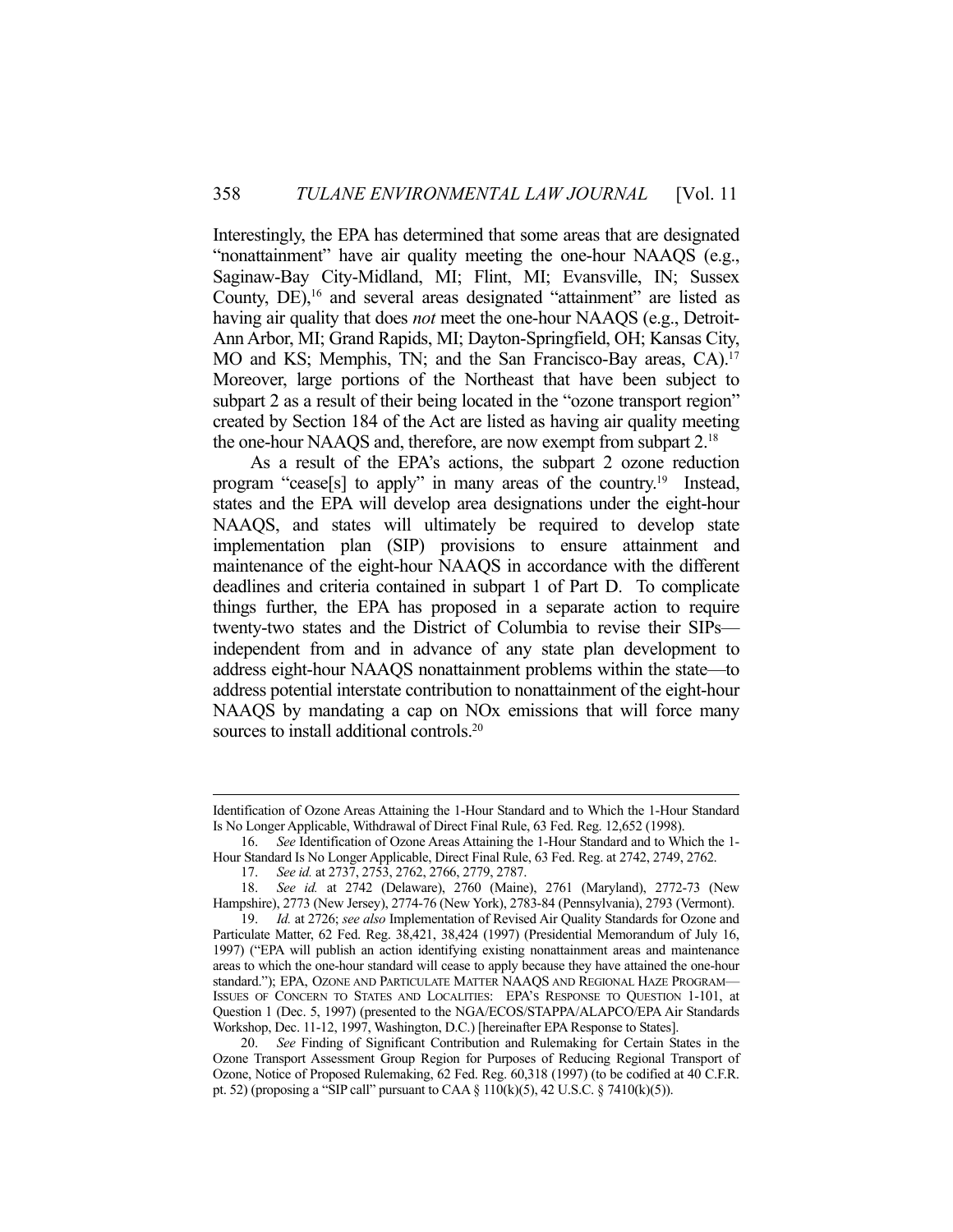The EPA has begun to issue guidance on how its new approach to ozone regulation will work.21 Environmental groups and industry groups already have filed challenges to some of this guidance.<sup>22</sup> More rules and guidance are promised within the next few years.23 As a result, while the uniform, national program crafted by Congress in 1990 to address persistent ozone levels has been "replaced," the full contours of the EPA's new ozone reduction program are not yet clear.<sup>24</sup> Especially problematic is the existence of dual programs applicable to different areas of the country, and the potential confusion about the scope and continuing applicability of any subpart 2 requirements. This Article summarizes the ozone reduction programs under the Act and under the EPA's 1997 rule and reviews some of the questions and problems that are raised by the EPA's new approach to addressing ozone nonattainment in light of the specific program established by Congress in subpart 2.

## II. THE 1990 CLEAN AIR ACT

1

 The fundamental CAA program for control of stationary source emissions is contained in Title I. The NAAQS program under this title is intended to ensure that air quality control areas keep the level of air pollution below a concentration level that protects public health and welfare.<sup>25</sup> Under Sections 108 and 109 of the Act, the EPA promulgates primary (health-based) and secondary (welfare-based) NAAQS for the criteria pollutants, one of which is ozone.<sup>26</sup> Once a NAAQS is promulgated, states and the EPA must identify areas as

 <sup>21.</sup> *See* Memorandum and Attachment from Richard D. Wilson, EPA Acting Assistant Administrator for Air and Radiation, to EPA Regional Administrators, *Guidance for Implementing the One-hour Ozone and Pre-Existing PM10 NAAQS* (Dec. 23, 1997) (referenced at 63 Fed. Reg. 8196 (1998)) (on file with author) [hereinafter Implementation Guidance]; EPA, CONCEPT PAPER ON IMPLEMENTING THE NEW SOURCE REVIEW PROGRAM IN TRANSITIONAL AREAS UNDER THE 8-HOUR OZONE STANDARD (Oct. 31, 1997) [hereinafter NSR Concept Paper]; Letter from Jonathan Cannon, EPA, General Counsel, to Rep. Thomas J. Bliley (R-VA) (Oct. 29, 1997) (on file with author); *see also* note 19 *supra*.

 <sup>22.</sup> *See, e.g.*, Appalachian Power Co. v. EPA, No. 98-1072 (D.C. Cir.) (challenging Implementation Guidance Memo); Delaware Valley Citizens Council for Clean Air v. EPA, No. 98-1079 (D.C. Cir.) (same).

 <sup>23.</sup> *See, e.g.*, EPA Response to States, *supra* note 19, at Question 19 (the EPA expects to need until 2000 to determine area boundaries); *id.* at Question 6 (guidance to be developed for attainment dates for transitional areas); *id.* at Question 20 (the EPA expects to address implementation of the eight-hour NAAQS); Implementation Guidance, *supra* note 21, at 4 (the EPA expects to address implementation of the eight-hour NAAQS); *id.* at 3 (separate guidance to be issued on continued applicability of subpart 2 in the Northeast Ozone Transport Region).

 <sup>24.</sup> *See* National Ambient Air Quality Standards for Ozone, Final Rule, 62 Fed. Reg. 38,856 (1997).

 <sup>25.</sup> *See* CAA §§ 101(b), 109(b), 42 U.S.C. §§ 7401(b), 7409(b).

 <sup>26.</sup> *See* CAA §§ 108(a), 109(b), 42 U.S.C. §§ 7408(a), 7409(b).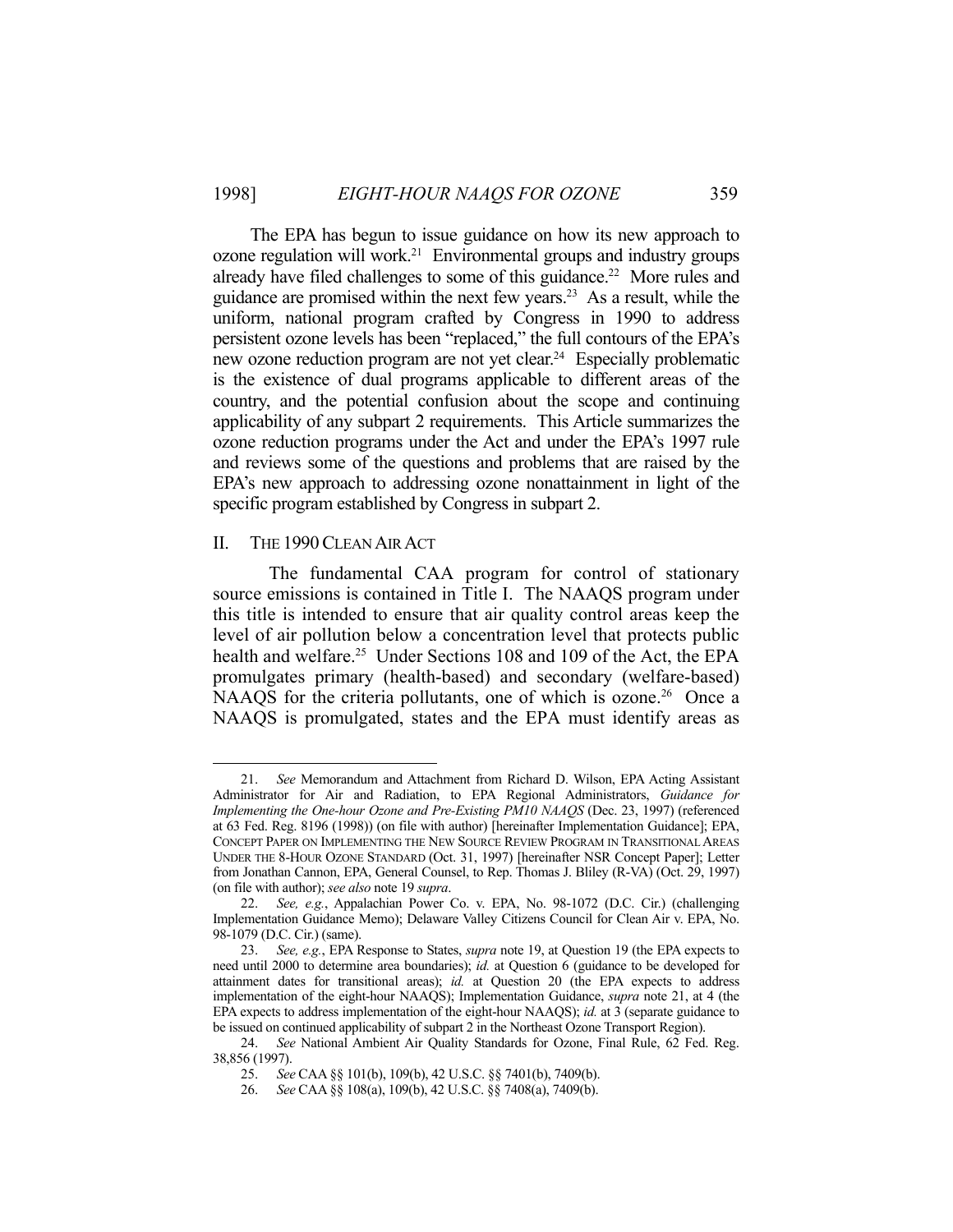either attaining or not attaining the NAAQS.<sup>27</sup> Depending on an area's designation, different criteria and schedules for development and implementation of control programs apply under either CAA Section 110 (for both attainment and nonattainment areas) and, if applicable, subpart 1 of Part D (for nonattainment areas only).<sup>28</sup> In 1990, however, Congress enacted a detailed nonattainment program for ozone as subpart 2 of Part D, changing in fundamental ways the control requirements and schedules for ozone programs in nonattainment areas.

## *A. The Subpart 1 Program*<sup>29</sup>

 Subpart 1 of Title I, Part D of the CAA contains the traditional program for implementation of new or revised NAAQS and is the program that applied to ozone nonattainment areas prior to 1990.<sup>30</sup> Since this program would now once again govern implementation of the eighthour standard in all nonattainment areas, it is important to review the criteria and schedules in subpart 1 for control strategy development.

 Under Section 107, upon promulgation of a new or revised NAAQS, state governors have up to one year—until July 1998—to designate areas within the state as "attaining" or "not attaining" the NAAQS, or as "unclassifiable."31 The EPA then has up to one year—until July 1999—to approve those designations, although the EPA can extend this deadline by one year upon a showing that more data are needed to make designations.32 The EPA "currently" takes the position, however, that it will not have adequate data to draw new nonattainment area boundaries until at least 1999-2000, so area designations will be delayed.<sup>33</sup>

 Sections 110 and 172 of the Act govern the states' obligations to develop control strategies for sources that emit the criteria pollutant addressed by the new or revised NAAQS. Section 110 addresses general requirements regarding attainment and maintenance of NAAQS that apply to both attainment and nonattainment areas.<sup>34</sup> These SIP requirements include, *inter alia*, enforceable emission limits, monitoring

 <sup>27.</sup> *See* CAA § 107(d)(1)(A), 42 U.S.C. §7407(d)(1)(A).

 <sup>28.</sup> CAA §§ 110, 172, 42 U.S.C. §§ 7410, 7502.

 <sup>29.</sup> CAA §§ 171-179B, 42 U.S.C. §§ 7501-7509*a*.

 <sup>30.</sup> *See id*.

 <sup>31.</sup> *See* CAA § 107(d)(1)(A), 42 U.S.C. § 7407(d)(1)(A).

 <sup>32.</sup> *See* CAA § 107(d)(1)(B), 42 U.S.C. § 7407(d)(1)(B).

 <sup>33.</sup> *See* EPA Response to States, *supra* note 19, at Question 19. The EPA recognizes that the results of the transport analyses prompted by its regional NOx rulemaking (SIP call) may have important implications for determining area boundaries and attainment status. *Id.*

 <sup>34.</sup> CAA § 110, 42 U.S.C. § 7410.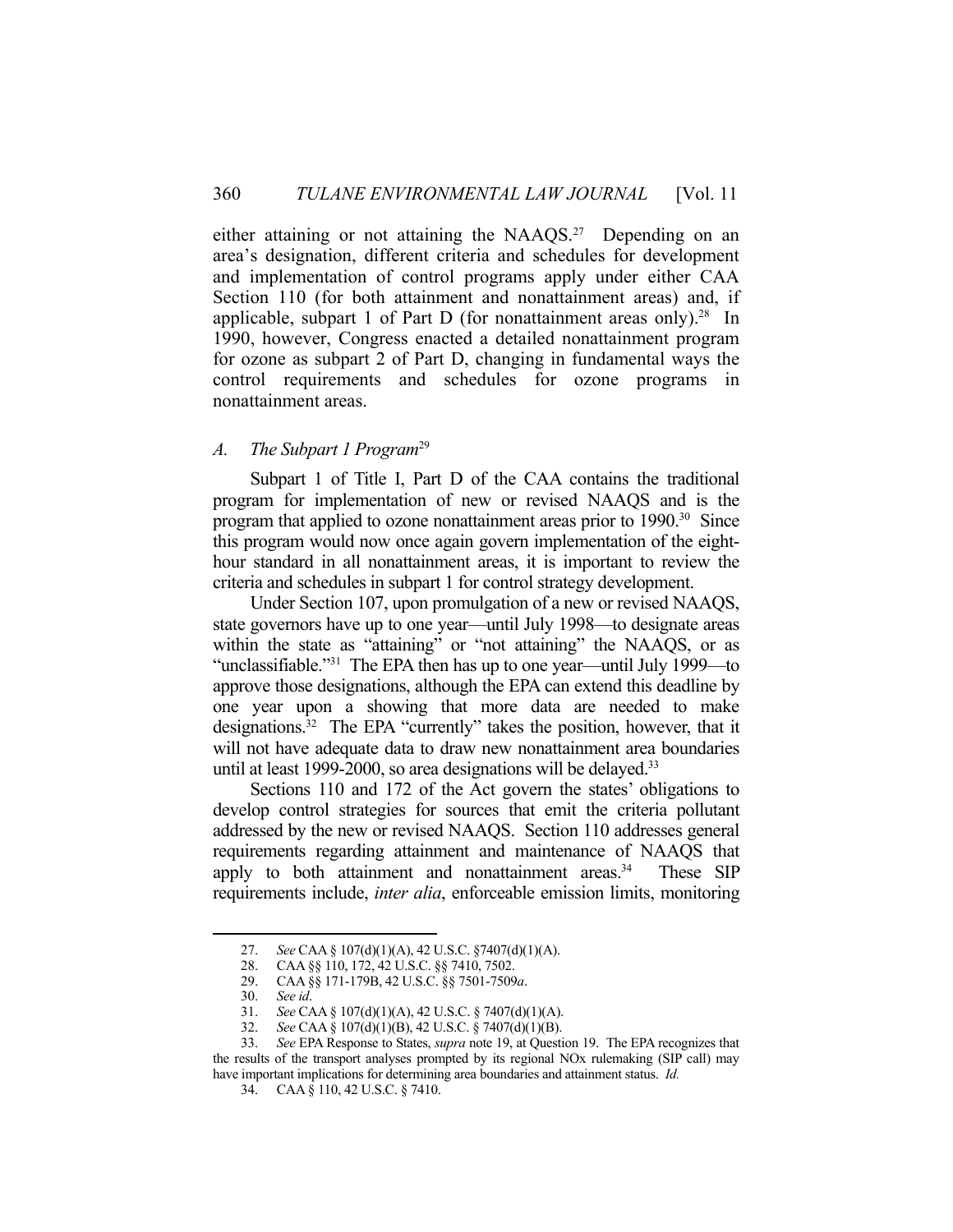provisions, and preconstruction permit provisions.<sup>35</sup> SIPs must also contain "adequate provisions ... prohibiting, consistent with the provisions of this subchapter, any source or other type of emissions activity within the State from emitting any air pollutant in amounts which will ... contribute significantly to nonattainment in, or interfere with maintenance by, any other State" with respect to that pollutant.<sup>36</sup> Moreover, under Section 110(1), "[t]he Administrator shall not approve a revision of a plan ... [that] would interfere with any applicable requirement concerning attainment and reasonable further progress" toward attainment.37

 For all areas, Section 110 requires that the state submit to the EPA within three years of promulgation—by July 2000—a plan that addresses these requirements for implementation and enforcement of the revised NAAQS.<sup>38</sup> The Administrator must then act on the submittal within one year of the submittal being deemed "complete."<sup>39</sup> Since the EPA is allowed two to six months to evaluate the submittal's completeness, the Administrator will have to act no later than January 2002.<sup>40</sup>

 For areas designated "nonattainment," the Administrator is required to establish a schedule for plan submission at the time she promulgates a nonattainment designation.<sup>41</sup> This schedule cannot extend more than three years beyond the date the designation was made (i.e., assuming a July 2000 promulgation of area designations, by July 2003).<sup>42</sup> Once the state makes a "complete" submittal, the EPA then has one year (i.e., until September 2004, to January 2005, depending on the date of the completeness determination) to approve or to disapprove that submittal.<sup>43</sup>

 For nonattainment areas, Section 172(c) provides general criteria for control strategy development, including requirements for installation of "reasonably available control technology" (RACT) at existing major sources, for achieving the "lowest achievable emission rate" (LAER) for new/modified major sources, for "reasonable further progress" towards attainment of the NAAQS, and for emission offsets for new/modified major sources.<sup>44</sup> The NAAQS must be attained "as expeditiously as practicable, but no later than 5 years from" the date of nonattainment

 <sup>35.</sup> *See id.*

 <sup>36.</sup> CAA § 110(a)(2)(D)(i)(I), 42 U.S.C. § 7410(a)(2)(D)(i).

 <sup>37.</sup> CAA § 110(l), 42 U.S.C. § 7410(l).

 <sup>38.</sup> CAA § 110(a)(1), 42 U.S.C. § 7410(a)(1).

 <sup>39.</sup> *See* CAA § 110(k)(2), 42 U.S.C. § 7410(k)(2).

 <sup>40.</sup> *See id*.

 <sup>41.</sup> *See* CAA § 172(b), 42 U.S.C. § 7502(b)*.* 42. *See id.*

 <sup>43.</sup> *See* CAA § 110(k)(2), 42 U.S.C. § 7410(k)(2).

 <sup>44.</sup> CAA § 172(c), 42 U.S.C. § 7502(c).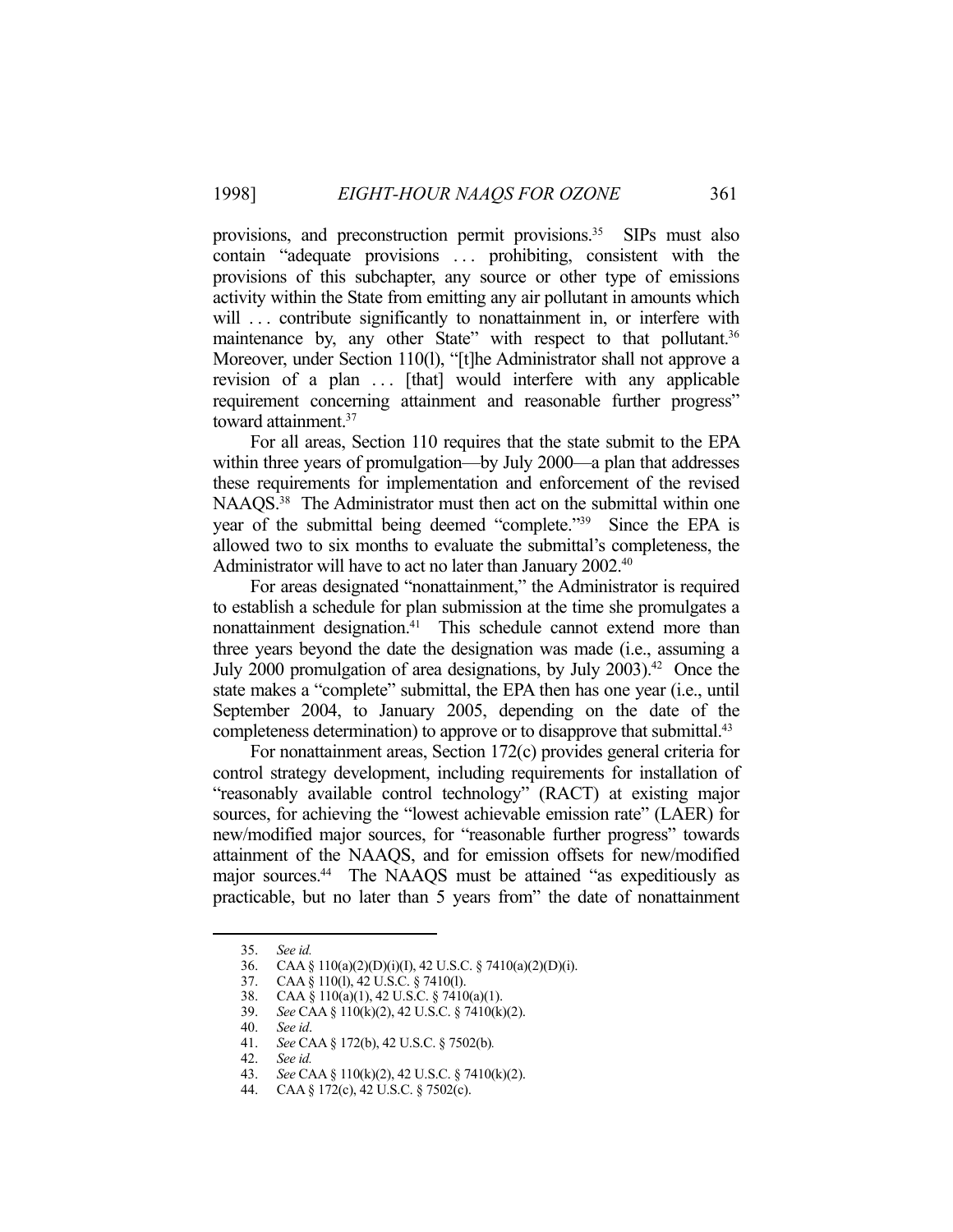designation (i.e., assuming July 2000 designations, by July 2005).45 This deadline may be extended by five years if "appropriate . . . considering the severity of nonattainment and the availability and feasibility of pollution control measures."46

 Where pollution transported across state boundaries creates a nonattainment problem in another state, Section 176A of the Act authorizes the creation of "interstate transport commissions" to make recommendations to the EPA on "strategies for mitigating the interstate pollution."47 The Administrator can implement those recommendations only through a formal process created by Section  $110(k)(5)$ , involving a finding that an individual state's plan is substantially inadequate to meet the state's obligations under Section  $110(a)(2)(D)$  of the Act.<sup>48</sup>

# *B. The Subpart 2 Program*<sup>49</sup>

 Subpart 2 requires that "[e]ach area designated nonattainment for ozone pursuant to Section 107(d)"—*not*, it should be noted, nonattainment for any particular ozone NAAQS—"shall be classified at the time of such designation" and "*by operation of law*" pursuant to one of five classifications contained in Section  $181(a)$ .<sup>50</sup> These classifications are based on the one-hour NAAQS and "the interpretation methodology issued by the Administrator most recently before" the 1990 CAA Amendments.<sup>51</sup> These classifications, which are based on the degree to which the area's ambient ozone concentrations exceeded the existing onehour standard at the time of enactment of the 1990 CAA Amendments, are listed below:

 <sup>45.</sup> CAA § 172(a)(2)(A), 42 U.S.C. § 7502(a)(2)(A).

 <sup>46.</sup> *Id.* Under certain additional circumstances, the Administrator may grant two oneyear extensions of the attainment date. CAA §  $172(a)(2)(C)$ , 42 U.S.C. § 7502(a)(2)(C).

 <sup>47.</sup> CAA § 176A, 42 U.S.C. § 7506*a*.

 <sup>48.</sup> CAA § 110(k)(5), 42 U.S.C. § 7410(k)(5).

 <sup>49.</sup> CAA §§ 181-185B, 42 U.S.C. §§ 7511-7511*f*.

 <sup>50.</sup> CAA § 181(a)(1), 42 U.S.C. § 7511(a)(1) (emphasis added).

 <sup>51.</sup> *Id.*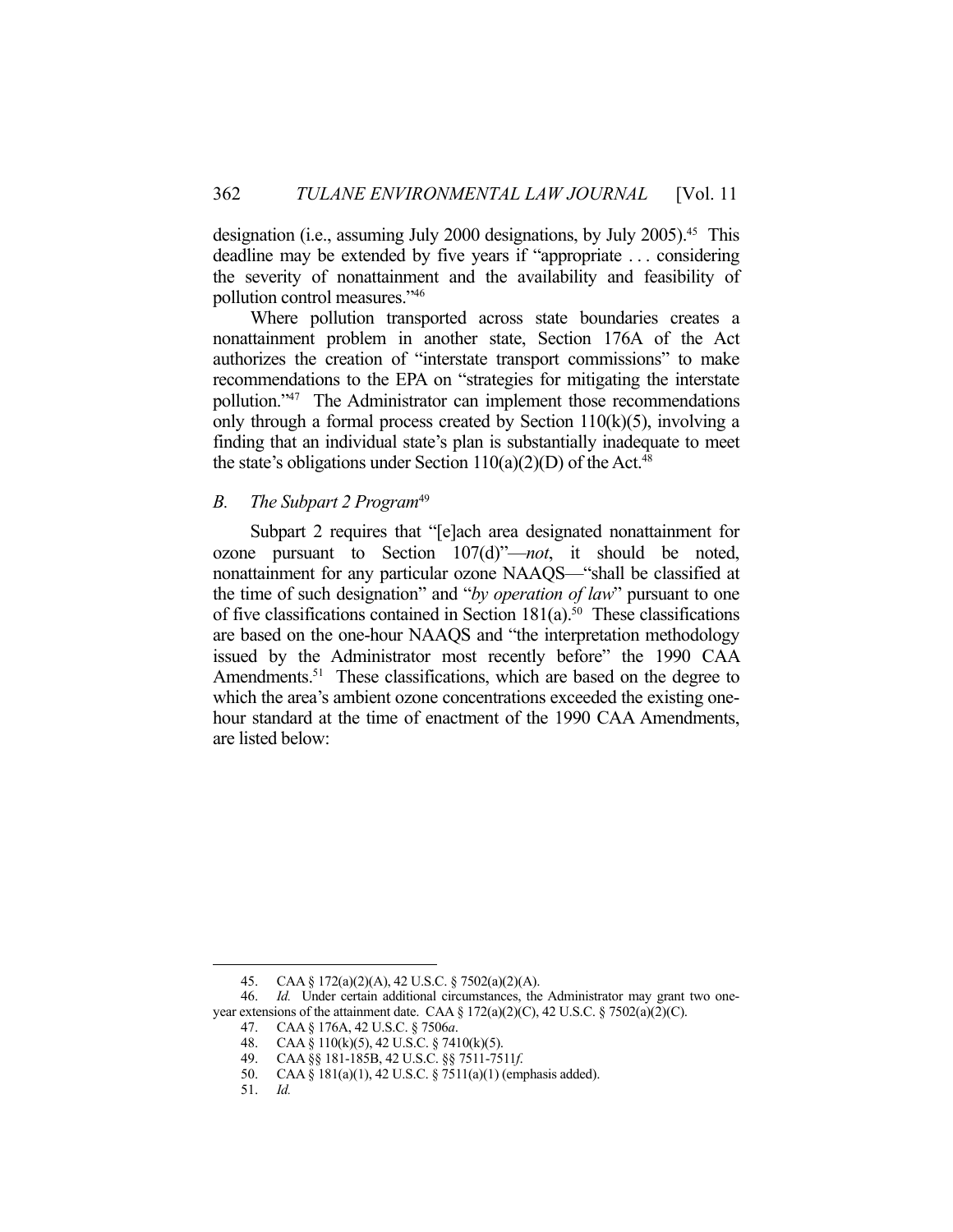|            |                           | Primary standard             |
|------------|---------------------------|------------------------------|
| Area Class | Design value <sup>1</sup> | attainment date <sup>2</sup> |
| Marginal   | .121 up to .138           | 3 years after enactment      |
| Moderate   | .138 up to .160           | 6 years after enactment      |
| Serious    | $.160$ up to $.180$       | 9 years after enactment      |
| Severe     | .180 up to .280           | 15 years after enactment     |
| Extreme    | .280 and above            | 20 years after enactment     |

#### **Classifications And Attainment Dates**<sup>52</sup>

<sup>1</sup>The design value is measured in parts per million (ppm).

2The primary standard attainment date is measured from the date of the enactment of the Clean Air Amendments of 1990.

Congress further emphasized the primacy of these subpart 2 classifications by amending the general provisions contained in subpart 1 related to classification of nonattainment areas and deadlines for attainment to clarify that subpart 1 "shall not apply with respect to nonattainment areas" such as ozone areas for which classification requirements and attainment dates "are specifically provided under other provisions of this part."53

 Once classified according to Section 181(a), the statute assigns an area an attainment deadline and a set of specific control strategies based on the severity of its nonattainment problem.<sup>54</sup> Section 182 contains provisions for each classification defining differing reasonable "rates of progress" in ozone reduction; it addresses special RACT requirements; it includes new definitions of "major source" and offset and trading provisions for the preconstruction permit program; and it authorizes special transportation, mobile source, and clean fuels requirements.<sup>55</sup> Section 183 authorizes new federal ozone control measures.<sup>56</sup>

 Congress, in subpart 2, also recognized the special problems created for the design of ozone control strategies as a result of the variable factors that affect ozone production in the atmosphere. In this regard, Congress recognized that NOx emissions can lead to either increases or decreases in ozone concentrations (depending upon the ratio of VOC-to-NOx in an area). Congress, therefore, provided in Section 182 that control strategies applicable to major sources of VOC would generally apply also to major sources of NOx, but that a state (or other person) could avoid this result

 <sup>52.</sup> CAA § 181(a), 42 U.S.C. § 7511(a).

 <sup>53.</sup> CAA § 172(a)(1)(C), (a)(2)(D), 42 U.S.C. § 7502(a)(1)(C), (a)(2)(D).

 <sup>54.</sup> CAA § 181(a), 42 U.S.C. § 7511(a).

 <sup>55.</sup> CAA § 182, 42 U.S.C. § 7511*a*.

 <sup>56.</sup> CAA § 183, 42 U.S.C. § 7511*b*.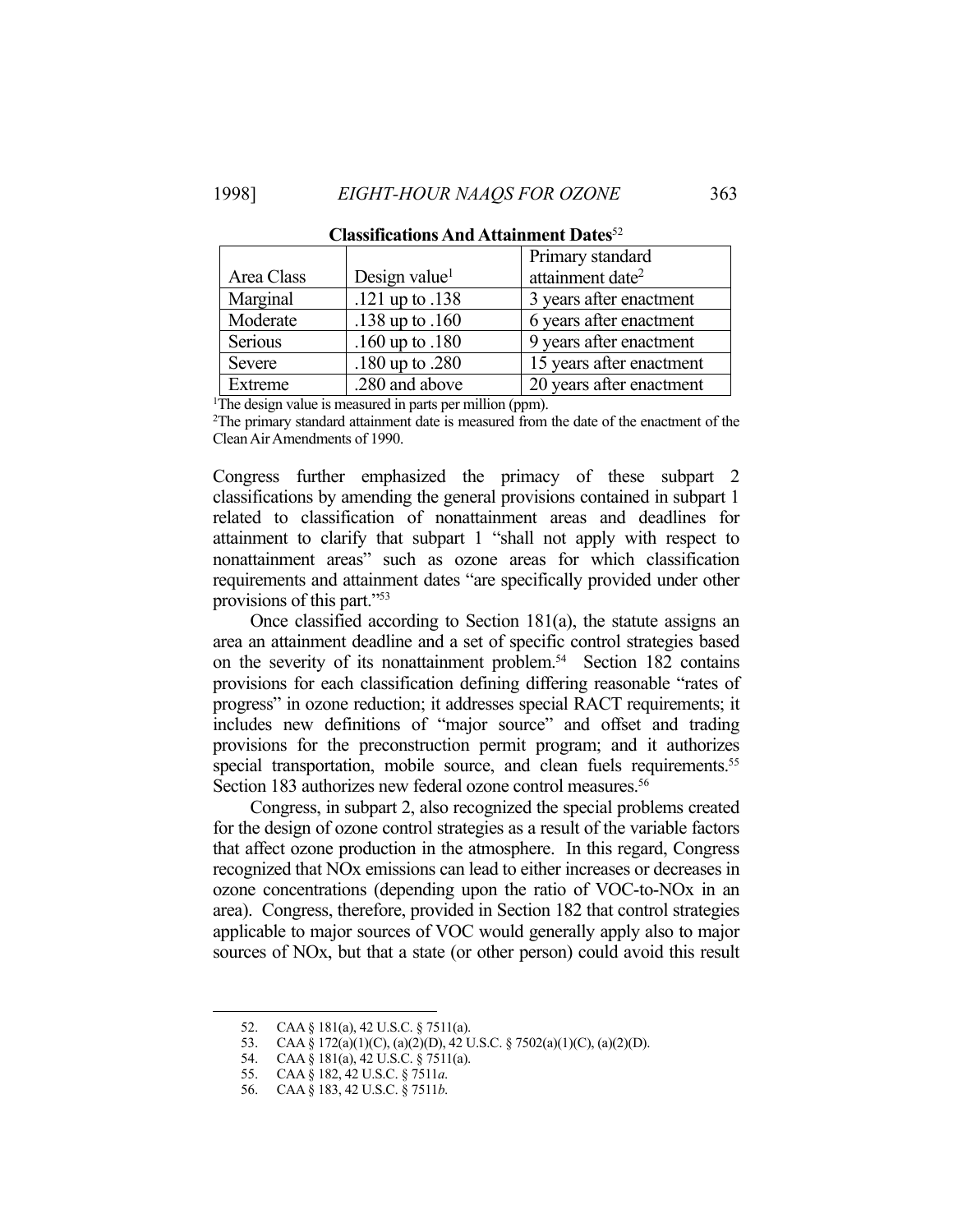by demonstrating, according to specific statutory criteria, that NOx reductions would not produce ozone benefits.<sup>57</sup>

 Subpart 2 also addresses, with more specificity than does subpart 1, the interstate transport of ozone. In particular, Congress created in Section 184 of the Act an ozone transport region comprised of the mid-Atlantic and Northeastern states, called the Ozone Transport Region (OTR), whose representatives comprise the Ozone Transport Commission (OTC).58 Congress provided that all major sources in all areas in the region—*both* attainment and nonattainment areas—would be subject to control strategies for "moderate" nonattainment areas.<sup>59</sup> In contrast to subpart 1, subpart 2 provides that, if an area fails to demonstrate attainment due to transported air pollution, the EPA could not apply the otherwise applicable CAA sanctions to that area.<sup>60</sup>

 Perhaps most importantly, subpart 2 establishes more flexible schedules for control strategy implementation that replace, for ozone, the fixed attainment deadlines that applied prior to 1990. That is, once an area is classified under Section 181(a) based on the magnitude of its ozone nonattainment problem, it is assigned a specific set of control strategies to implement by the deadline contained in Section  $181(a)$ .<sup>61</sup> If implementation of those control strategies and the other strategies provided for by the state's attainment demonstration does *not* produce attainment, the area is "bumped up" to the next more serious classification and given a new deadline and new set of control strategies.<sup>62</sup> Ultimately, if an area has not achieved attainment by 2005 or, for some areas, 2007, it is given another set of control requirements designed to allow the area to continue to make progress towards attainment.<sup>63</sup> Rather than providing a specific deadline for attainment, Section 181(b)(4) provides for application of a fee provision (for VOC emissions in excess of eighty percent of a baseline amount) and a percent reduction requirement, "and the [s]tate shall demonstrate that such percent reduction has been achieved in each 3-year interval . . . until the standard is attained."64

 <sup>57.</sup> CAA § 182(f), 42 U.S.C. § 7511*a*(f).

 <sup>58.</sup> CAA § 184(a), 42 U.S.C. § 7511*c*(a).

 <sup>59.</sup> *See* CAA § 184(b), 42 U.S.C. § 7511*c*(b).

<sup>60.</sup> *See* CAA § 182(j)(2), 42 U.S.C. § 7511*a*(j)(2).<br>61. CAA § 181(a), 42 U.S.C. § 7511(a).<br>62. *See* CAA § 181(b)(2), 42 U.S.C. § 7511(b)(2)

CAA § 181(a), 42 U.S.C. § 7511(a).

 <sup>62.</sup> *See* CAA § 181(b)(2), 42 U.S.C. § 7511(b)(2) (except for severe or extreme areas).

 <sup>63.</sup> *See* CAA § 181(b)(4), 42 U.S.C. § 7511(b)(4).

 <sup>64.</sup> *Id.*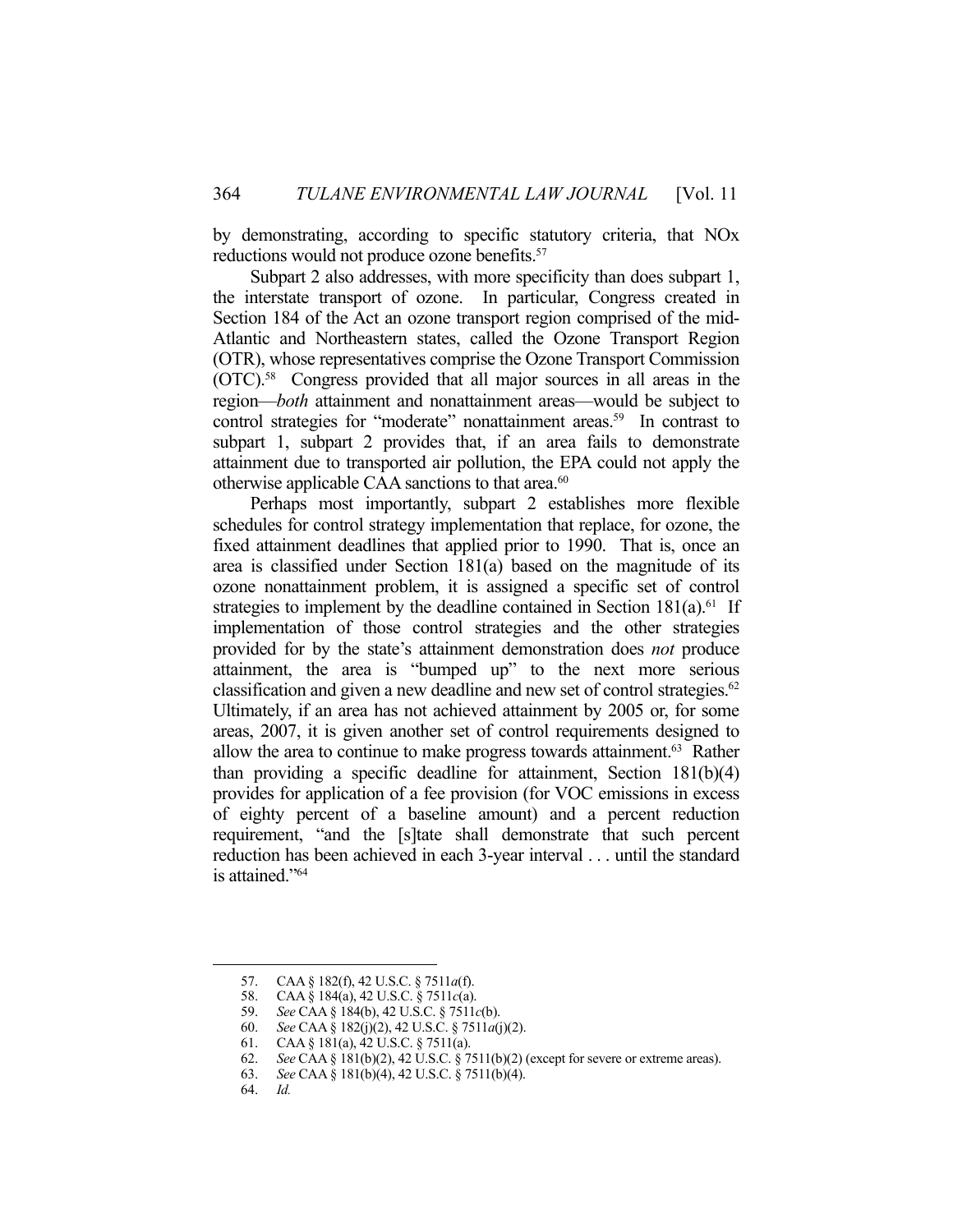## III. THE EPA'S APPROACH TO IMPLEMENTING ITS NEW OZONE NAAQS

 In its final ozone NAAQS decision, the EPA concluded that even though Congress carefully considered the broad social, economic, and public health consequences of achieving ozone reductions, and on that basis adopted a detailed statutory program tied to the one-hour NAAQS, the Administrator may nonetheless revise the one-hour NAAQS and revoke the subpart 2 program based on her own balancing of only a subset of these factors.<sup>65</sup>

 In contrast to the uniform, national ozone reduction program established by Congress in 1990 that balanced the public health risks associated with ozone exposures as addressed by the one-hour NAAQS with the difficulties of achieving ozone reductions, the final rule creates a patchwork of areas subject to different ozone implementation programs based on two different ozone NAAQS. Under the EPA's rule, the eighthour NAAQS will apply in all areas and the one-hour NAAQS in some areas.<sup>66</sup> Under the EPA's current guidance, however, the EPA evidently intends that the subpart 2 program will control in those areas in which it applies;67 an eight-hour NAAQS subpart 1 program will control in nonattainment areas where subpart 2 does not apply;<sup>68</sup> a special eighthour "transitional" program will apply in still others;<sup>69</sup> and perhaps a onehour NAAQS subpart 1 program in yet others.<sup>70</sup> In this regard, the EPA states that it will be impossible to designate eight-hour NAAQS "nonattainment areas" before the year 2000 and that no control strategies for the eight-hour NAAQS will be required before  $2003$ .<sup>71</sup> For areas attaining *neither* the one-hour NAAQS nor the eight-hour NAAQS, the EPA explains that only local control strategies associated with implementation of the one-hour NAAQS will typically be required until

 <sup>65.</sup> *See* National Ambient Air Quality Standards for Ozone, Final Rule, 62 Fed. Reg. 38,856, 38,878-83 (1997) (to be codified at 40 C.F.R. pt. 50).

 <sup>66.</sup> *See* Implementation Guidance, *supra* note 21, at 2.

 <sup>67.</sup> *See id.*

 <sup>68.</sup> *See id.* at 2-3; EPA Response to States, *supra* note 19, at Question 20.

 <sup>69.</sup> *See* EPA Response to States, *supra* note 19, at Questions 1-5. The EPA is creating a special "transitional" classification pursuant to CAA  $\S 172(a)(1)$ , 42 U.S.C.  $\S 7502(a)(1)$ , to address certain areas that attain the one-hour NAAQS but not the eight-hour NAAQS. This special classification is available, however, *only* if the area participates in the regional NOx reduction strategy (SIP call) and/or submits plans to address the eight-hour NAAQS earlier than otherwise required. The EPA intends to allow transitional areas to take advantage of more flexible implementation requirements. Implementation of Revised Air Quality Standards for Ozone and Particulate Matter, Presidential Memorandum, 62 Fed. Reg. 38,421, 38,425 (1997).

 <sup>70.</sup> *See* EPA Response to States, *supra* note 19, at Question 37; Implementation Guidance, *supra* note 21, at 2.

 <sup>71.</sup> *See* Implementation of Revised Air Quality Standards for Ozone and Particulate Matter, Presidential Memorandum, 62 Fed. Reg. at 38,424-25; EPA Response to States, *supra* note 19, at Question 19.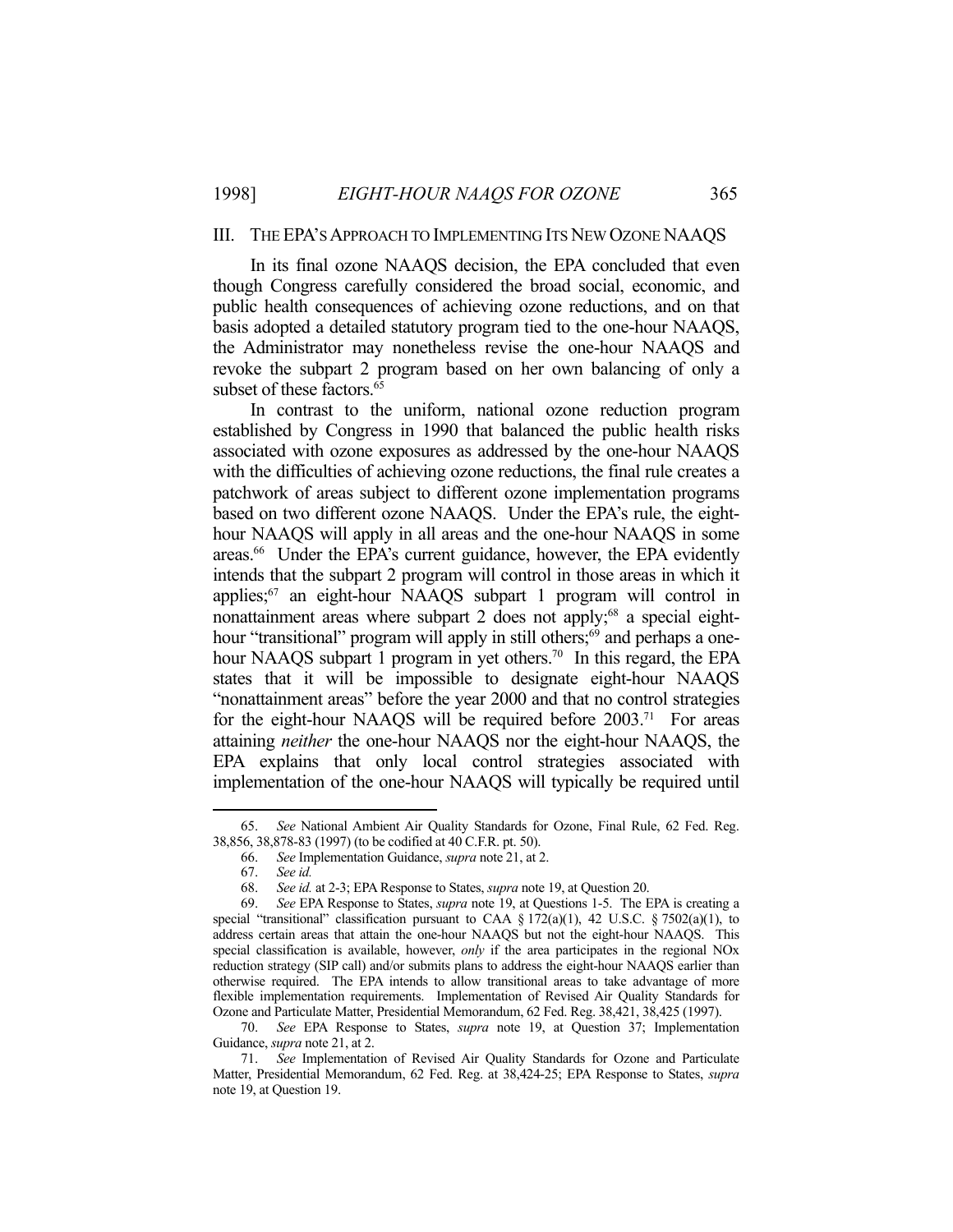the one-hour NAAQS is attained, possibly not until 2005 or later.72 The EPA also explains that it will waive unnecessary local planning and control strategy requirements for eight-hour NAAQS nonattainment areas called "transitional areas" if they participate in a new regional air quality program being developed by the EPA to address alleged interstate impacts on ozone.73 This new regional program would require sources to be controlled based on their effects on achieving the eight-hour NAAQS in *other* states, at a time before the state in which the sources are located—or any other state, for that matter—is required to develop a SIP addressing local air quality effects.<sup>74</sup> As a result, aspects of the implementation of the eight-hour NAAQS may, in fact, be accelerated.

 Under this new approach to ozone reduction, how NOx emissions are treated, which interstate transport programs apply, which sanctions are triggered, and perhaps even which federal programs for VOC apply among other issues—will depend on the area in which a source is located and perhaps on the air quality status of other areas affected. The January 1998 notice in which the EPA "revoked"75 the one-hour NAAQS for many areas also raises questions regarding the status and obligations of those areas. In its final rule and throughout its guidance to date, the EPA maintains that what is dispositive with respect to "attainment" of the onehour NAAQS is not whether an area satisfies the redesignation criteria,<sup>76</sup> or in fact is redesignated, $77$  but rather, whether the EPA includes the area on its revocation list.78 This approach creates an incongruity to the extent an area's formal designation is at odds with how it is characterized on the EPA's "list."

 The EPA promises to issue over the next one to two years rules and guidance governing the determination of eight-hour area designations and area boundaries; the demonstrations required for "transitional" eight-hour

 <sup>72.</sup> *See* Implementation of Revised Air Quality Standards for Ozone and Particulate Matter, Presidential Memorandum, 62 Fed. Reg. at 38,426-27; EPA Response to States, *supra* note 19, at Questions 16-17, 31.

 <sup>73.</sup> *See* Implementation of Revised Air Quality Standards for Ozone and Particulate Matter, Presidential Memorandum, 62 Fed. Reg. at 38,425.

 <sup>74.</sup> Finding of Significant Contribution and Rulemaking for Certain States in the Ozone Transport Assessment Group Region for Purposes of Reducing Regional Transport of Ozone, Notice of Proposed Rulemaking, 62 Fed. Reg. 60,318 (1997) (to be codified at 40 C.F.R. pt. 52).

 <sup>75.</sup> *See* Identification of Ozone Areas Attaining the One-Hour Standard and to Which the One-Hour Standard Is No Longer Applicable, Direct Final Rule, 63 Fed. Reg. 2726, 2727 (1998) (to be codified at 40 C.F.R. pt. 50).

 <sup>76.</sup> CAA § 107(d)(3), 42 U.S.C. § 7407(d)(3) (1994); *see also* CAA § 181(b)(1), 42 U.S.C. § 7511(b)(1).

 <sup>77.</sup> The redesignation process entails procedures and demonstrations that are timeconsuming and that involve public participation and a significant state role. *See* CAA § 107(d)(3), 42 U.S.C. § 7407(d)(3).

 <sup>78.</sup> Implementation Guidance, *supra* note 21, at 2-3.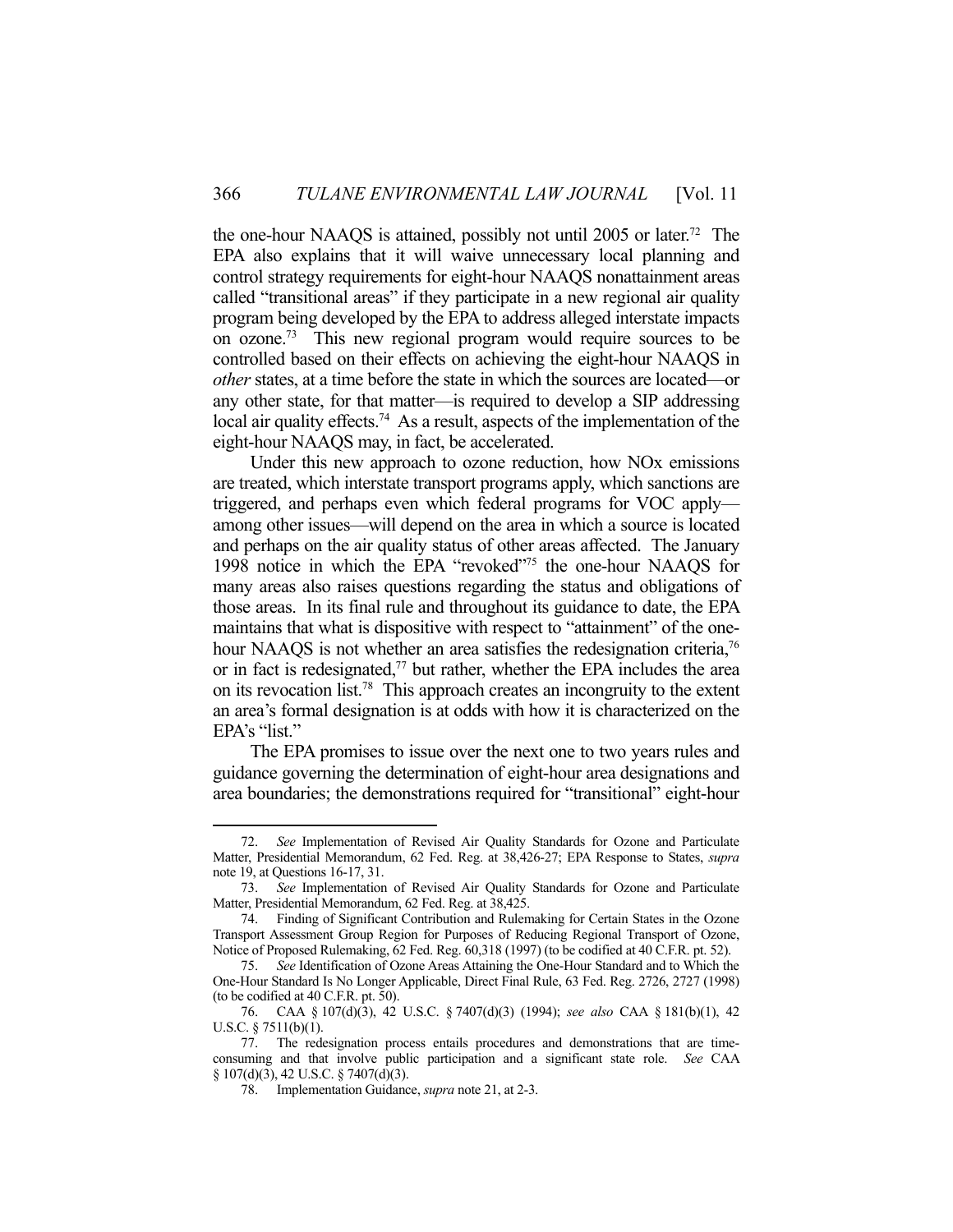classifications; the development of subpart 1 control strategies for eighthour nonattainment and "transitional" areas; and the development of subpart 1 control strategies for certain one-hour nonattainment areas, including what NOx controls will apply in these areas.<sup>79</sup> In this regard, the EPA characterizes its current pronouncements on ozone NAAQS implementation as reflecting only its "current views" on the issues issues that will ultimately "be addressed in future rulemakings as appropriate."80 The following discussion reviews some of the many questions raised by the EPA's attempt to rewrite Congress's ozone reduction strategy. How the EPA resolves these issues in the coming years will have a dramatic effect on the scope and pace of future ozone reductions in the United States.

#### *A. Area Designations*

 The EPA's unilateral listing of areas meeting, or not meeting, the one-hour NAAQS bypasses the formal redesignation process. It is unclear what the interplay is between the EPA's list and the area redesignation process.

 For example, Section 181(a) says that subpart 2 applies "by operation of law" to areas designated "nonattainment for ozone"—*not* nonattainment for a specific ozone standard—under Section 107.<sup>81</sup> Does designation of an area as having air quality meeting the one-hour NAAQS override nonattainment designations for purposes of Section 181(a)? Does an area that is designated nonattainment but that the EPA lists as having air quality meeting the one-hour NAAQS cease to have nonattainment planning obligations? In its guidance, the EPA explains that its "current" view is that "the [one]-hour NAAQS will no longer be in effect for these areas," and "the existing area designations for such areas will no longer be applicable *since the purpose of the provisions of subpart 2 will have been achieved* and those provisions will no longer apply."82 At the same time, the EPA states that the EPA-approved maintenance plans, written in terms of preserving attainment of the *onehour standard*, and conformity requirements remain effective, even

 <sup>79.</sup> Implementation of Revised Air Quality Standards for Ozone and Particulate Matter, Presidential Memorandum, 62 Fed. Reg. 38,421, 38,422 (1997); *see also* Implementation Guidance, *supra* note 21, at 4.

 <sup>80.</sup> Implementation Guidance, *supra* note 21, at 1.

 <sup>81.</sup> CAA § 181(a), 42 U.S.C. § 7511(a).

 <sup>82.</sup> Implementation Guidance, *supra* note 21, at 2-3 (emphasis added).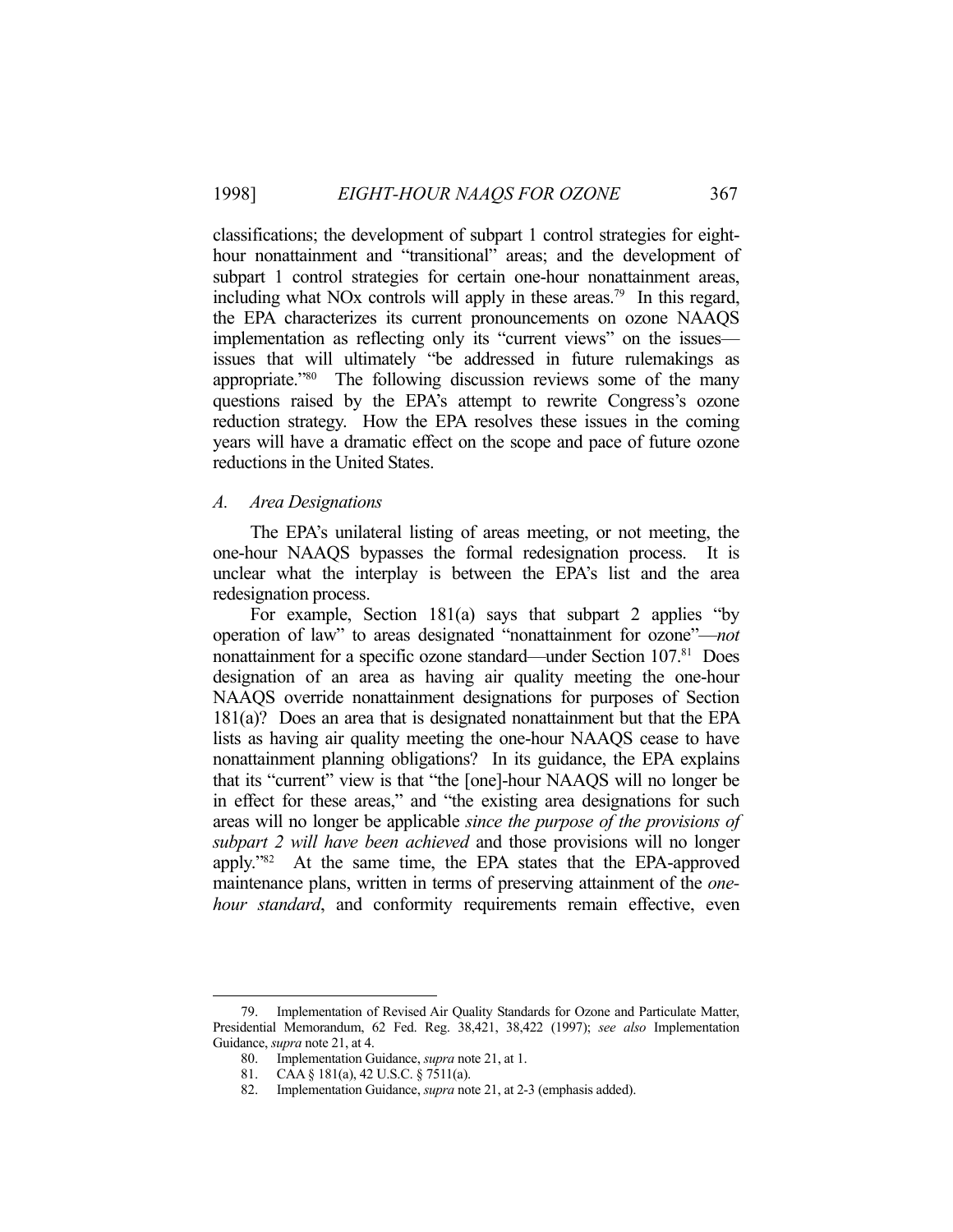though the one-hour NAAQS has been revoked,<sup>83</sup> and the purpose of subpart 2 "ha[s] been achieved."<sup>84</sup>

 The EPA's position that certain subpart 2 requirements should continue to apply, such as existing maintenance plans that the EPA approved prior to January 16, 1998, (the date of publication of the EPA's proposed revocation of the one-hour standard), highlights a contradiction in the EPA's approach to implementation of the ozone standards. On one hand, subpart 2 is no longer applicable to certain areas; on the other hand, the programs already instituted pursuant to subpart 2, or at least some of them, may not be "revoked" by the states. Moreover, the EPA's position reveals a fundamental inequity between those areas where the EPA had already acted to approve their maintenance plans and those areas where the EPA had not yet acted. The former group would be required to continue to adhere to the maintenance plan, whereas the latter would not be similarly constrained. If maintenance plans are not necessary for the latter group of attainment areas, why are they required for the former group of attainment areas?

 In addition, the Agency says that "[t]he implications of revoking the [one]-hour NAAQS on the Ozone Transport Region are not discussed in this guidance. The EPA will issue separate guidance on these relationships."85 Therefore, do the one-hour NAAQS or subpart 2 still have some residual effect in the context of interstate pollution transport?

 Because Section 181(a), on its face, makes no distinction as to the form of the ozone NAAQS under which an area is designated "nonattainment for ozone," how does the "by operation of law" provision of Section 181(a) apply when areas are designated "nonattainment for ozone," pursuant to Section 107, based on the eight-hour NAAQS? EPA, at least currently, has concluded that Section 181(a) has no applicability to an area that is designated "nonattainment for ozone" because that area fails to meet the eight-hour standard for ozone.<sup>86</sup>

 Conversely, does an area formally designated as "attainment" but that the EPA lists as "not attaining" the one-hour NAAQS (e.g., Detroit) $87$ have any nonattainment planning obligations? The EPA's guidance suggests that it may list additional areas as not meeting the one-hour NAAQS based on its review of 1997 air quality data.<sup>88</sup> The EPA's

 <sup>83.</sup> *See id.* at 3.

 <sup>84.</sup> *Id.* at 2.

 <sup>85.</sup> *Id.* at 3. *See id.* at 4.

 <sup>87.</sup> Identification of Ozone Areas Attaining the One-Hour Standard and to Which the One-Hour Standard Is No Longer Applicable, Direct Final Rule, 63 Fed. Reg. 2726 (1998) (to be codified at 40 C.F.R. pt. 50).

 <sup>88.</sup> *See* Implementation Guidance, *supra* note 21, at 2.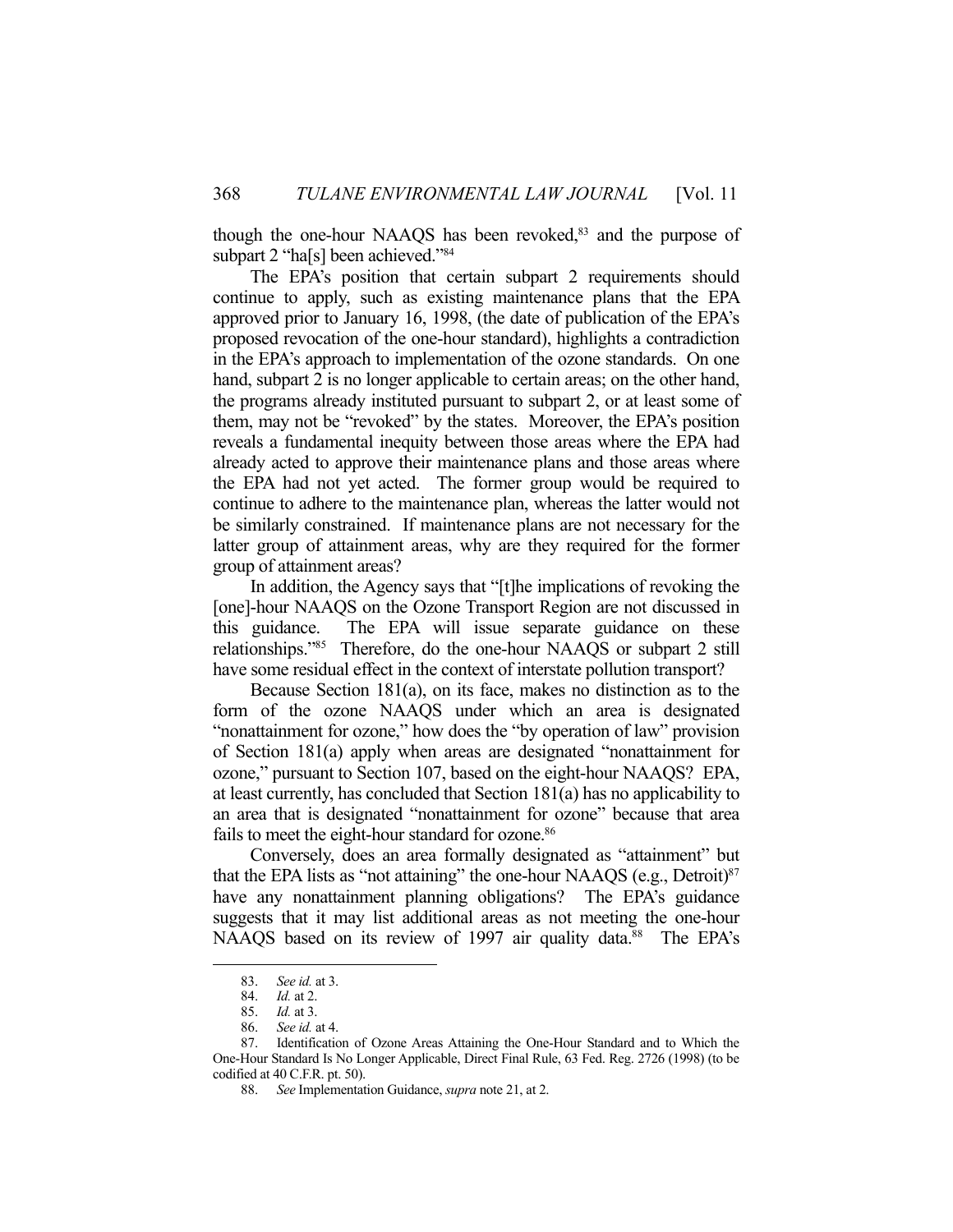guidance in this context, seems to suggest that any nonattainment obligations for such an area that had been designated earlier as "attainment" would be triggered only by redesignation.89 This result is at odds with the rest of the guidance that indicates that an area's control obligations are defined by how the EPA characterizes the area on its list of areas meeting or not meeting the one-hour NAAQS.<sup>90</sup>

 Moreover, subpart 2 applies, by its terms, to areas that at some future date fail to attain the one-hour NAAQS under the same "by operation of law" analysis.<sup>91</sup> Will the EPA's list of areas with air quality meeting the one-hour NAAQS remain fixed? If not, might some areas become subject, for the first time, to subpart 2 obligations at some future date? Curiously, the EPA's guidance suggests that any future planning for attainment of the one-hour NAAQS in areas that are now listed as "meeting" the one-hour NAAQS, but for which the EPA decided to list as "not meeting" based on its review of 1997 air quality data, may take place under subpart 1.92

 As previously noted, the EPA states that, given data problems, boundaries for eight-hour ozone nonattainment areas cannot be determined until 2000.<sup>93</sup> This uncertainty suggests that one-hour and eight-hour nonattainment area boundaries may not coincide. Might a state have to develop different control strategies for the two NAAQS in the same geographical area if this is the case?

# *B. Attainment Deadlines*

 What attainment deadlines will apply to ozone nonattainment areas? If nonattainment designations for the eight-hour NAAQS take place in 2000, Section 172 requires attainment "as expeditiously as practicable" but no later than 2005, with a possible extension.<sup>94</sup> How does this square with Congress's policy determination in subpart 2 *not* to apply absolute attainment deadlines, given the special problems associated with reducing ozone concentrations?95

 <sup>89.</sup> *See id*.

 <sup>90.</sup> *See id.* The EPA's guidance provides that "the provisions of subpart 2 continue to apply to an area as a matter of law *until EPA determines that the area has air quality data meeting the 1-hour standard*," rather than until the EPA *redesignates* the area. *See id.* (emphasis added).

 <sup>91.</sup> *See* CAA § 181(b)(1), 42 U.S.C. § 7511(b)(1) (1994).

 <sup>92.</sup> Implementation Guidance, *supra* note 21, at 2.

CAA § 172, 42 U.S.C. § 7502.

<sup>93.</sup> *See supra* note 33 and accompanying text.<br>94. CAA § 172, 42 U.S.C. § 7502.<br>95. Interestingly, the EPA's regulatory impactual 95. Interestingly, the EPA's regulatory impact analysis of the final ozone NAAQS suggests that full attainment of the new eight-hour ozone NAAQS will be impossible without the development new, yet-unknown technologies. *See* OFFICE OF AIR QUALITY AND STANDARDS, EPA, REGULATORY IMPACT ANALYSIS FOR THE PARTICULATE MATTER AND OZONE NATIONAL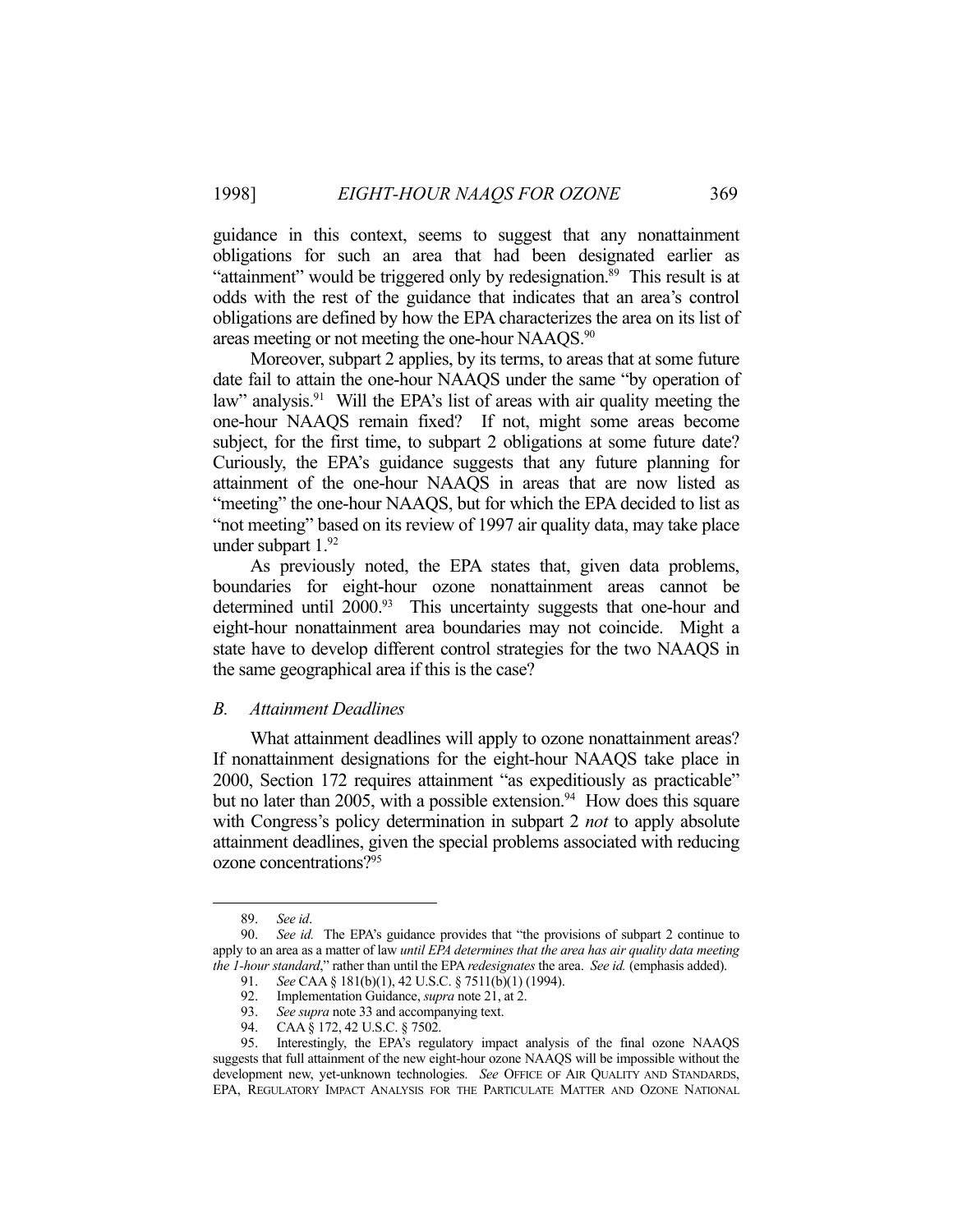How is an area treated that is currently nonattainment for the onehour NAAQS and subject to subpart 2, but that significantly influences a nonattainment area that is subject to the eight-hour NAAQS? Does the subpart 1 schedule that applies in the second area then override the subpart 2 schedule that applies in the one-hour nonattainment area? Similar questions would arise with respect to an area that is nonattainment for both the one-hour and eight-hour NAAQS.

#### *C. Regional Transport*

 Since the EPA's final NAAQS rule, in conjunction with the January 1998 list of areas, "revokes" the subpart 2 program for all attainment areas in the East, what happens to the Ozone Transport Region and control requirements that apply to attainment areas in that region solely as a result of subpart 2? Areas no longer subject to subpart 2 would seem to have no obligation to implement the provisions of Section 184 addressing control obligations of the OTR states, because the Section 184 program was specifically made part of subpart 2 of the Act and tied to the *one-hour* NAAQS that is now revoked for many parts of the OTR.<sup>96</sup> As a result, must controls that are directed at significant contributions to nonattainment of an ozone NAAQS in another state, and that apply to sources in areas no longer subject to subpart 2, now be based on a recommendation by state governors and EPA action on those recommendations, as required by Section 176A of the Act?<sup>97</sup> Despite its "revocation" of subpart 2 for many areas within the OTR, the EPA apparently contends that the specific subpart 2 control requirements continue to apply even to areas for which subpart 2 was revoked. 98 The EPA's justification in this case—that "the measures are prescribed, required controls that the Act does not allow the EPA discretion to remove"—contrasts markedly with its overall approach to subpart 2.99 This approach is to revoke the statutory subpart 2 provisions through rulemaking, although they, too, would appear to be "prescribed" and "required" under the Act.<sup>100</sup>

 Areas subject to subpart 2 may, under some circumstances, seek an exemption from CAA sanctions if the nonattainment problem is caused

AMBIENT AIR QUALITY STANDARDS AND PROPOSED REGIONAL HAZE RULE, at 9-2, 9-5 (July 16, 1997).

 <sup>96.</sup> *See* CAA § 184(b), 42 U.S.C. § 7511*c*(b).

 <sup>97.</sup> *See* CAA § 176A, 42 U.S.C. § 7506*a*.

 <sup>98.</sup> Implementation Guidance, *supra* note 21, at 8.

 <sup>99.</sup> *Id.*

 <sup>100.</sup> *Id.*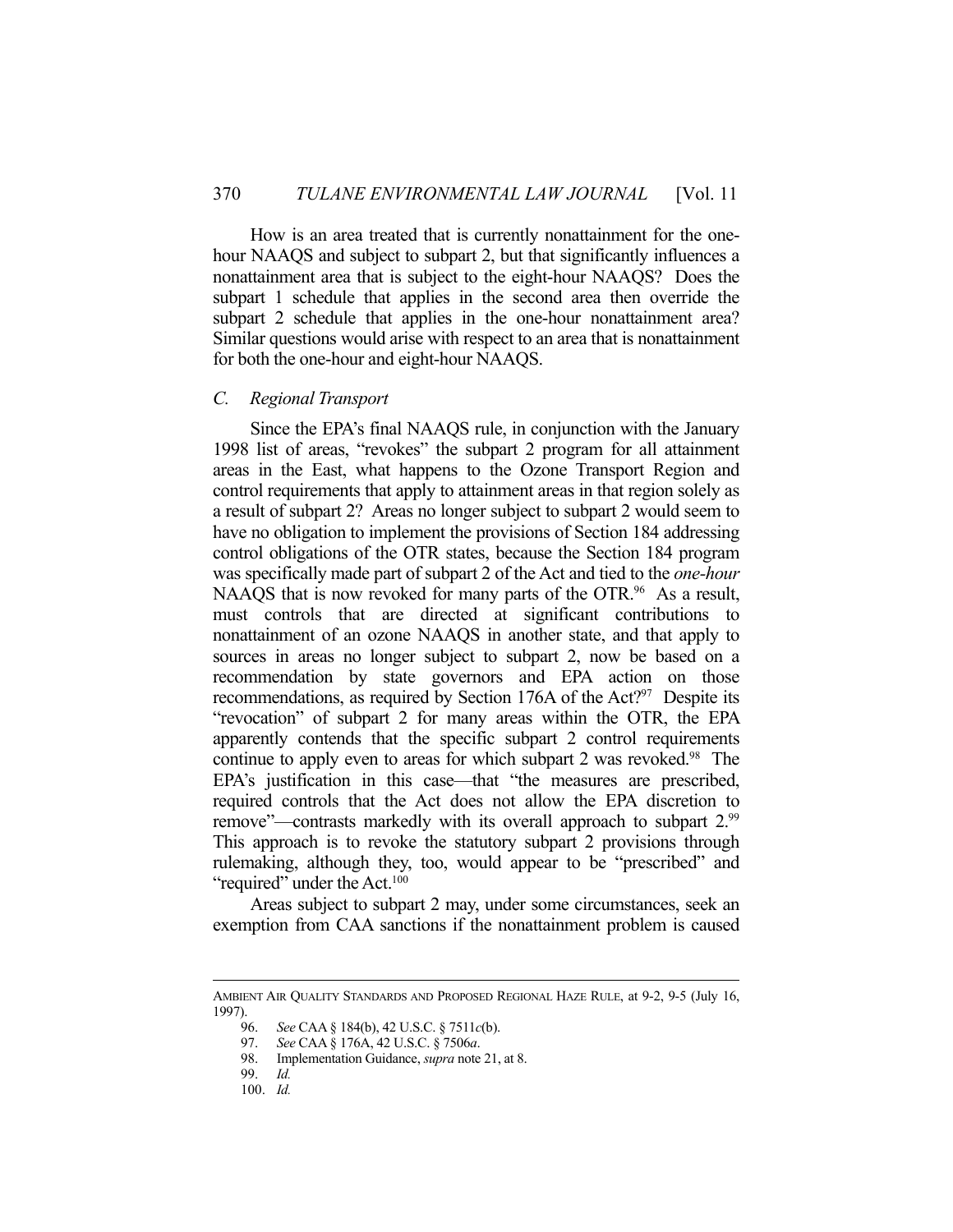by out-of-state pollution.101 Since eight-hour NAAQS nonattainment areas are not subject to subpart 2, is there a possibility of seeking such an exemption?

 Finally, for all areas—including those outside the OTR—that the EPA decides meet the one-hour ozone standard so that *the one-hour standard no longer applies*, 102 is there still an obligation under Section  $110(a)(2)(D)$  to ensure that their SIP includes provisions prohibiting activities that "contribute significantly to nonattainment in, or interfere with maintenance by, any other state with respect to" the one-hour standard?

## *D. NOx Reductions*

 Reflecting controversy during the 1980s regarding the use of NOx control strategies to address ozone, Congress specified in Subsections 182(b) and (f) the circumstances under which NOx controls would presumptively be required in ozone nonattainment areas and the conditions under which states were to avoid reliance on NOx control strategies.<sup>103</sup> For areas in which subpart 2 no longer applies, there would no longer appear to be any presumptive statutory requirement to control NOx emissions. Does the EPA, or the state, now bear the burden of demonstrating that NOx control would produce an ozone benefit in a specific area? In this regard, the EPA states "that substitutions [of NOx reductions for VOC reductions] in waiver areas may be allowed only if the EPA determines that the substitution would result in a reduction in ozone concentrations in the nonattainment area with waivers."104 The EPA also states that it "does not believe that it should allow NOx reductions from within [nonattainment areas that received NOx waivers under subpart 2 because of a showing of ozone dis-benefits] to be substituted for required VOC reductions without  $[(1)]$  certain technical assurances" that lower ozone levels will result and (2) the submission of an "amended NOx waiver request."105

### *E. Additional Federal Requirements*

 If subpart 2 no longer applies to an area, what happens to the federal ozone reduction measures authorized by subpart 2? For example, what becomes of special rules regarding new source review applicability,

 <sup>101.</sup> *See* CAA § 182(j)(2), 42 U.S.C. § 7511*a*(j)(2) (1994).

 <sup>102.</sup> *See* National Ambient Air Quality Standards for Ozone, Final Rule, 62 Fed. Reg. 38,856, 38,894 (1997) (to be codified at 40 C.F.R. pt. 50).

 <sup>103.</sup> CAA § 182(b), (f), 42 U.S.C. § 7511*a*(b), (f).

 <sup>104.</sup> Implementation Guidance, *supra* note 21, at 7.

 <sup>105.</sup> *Id.*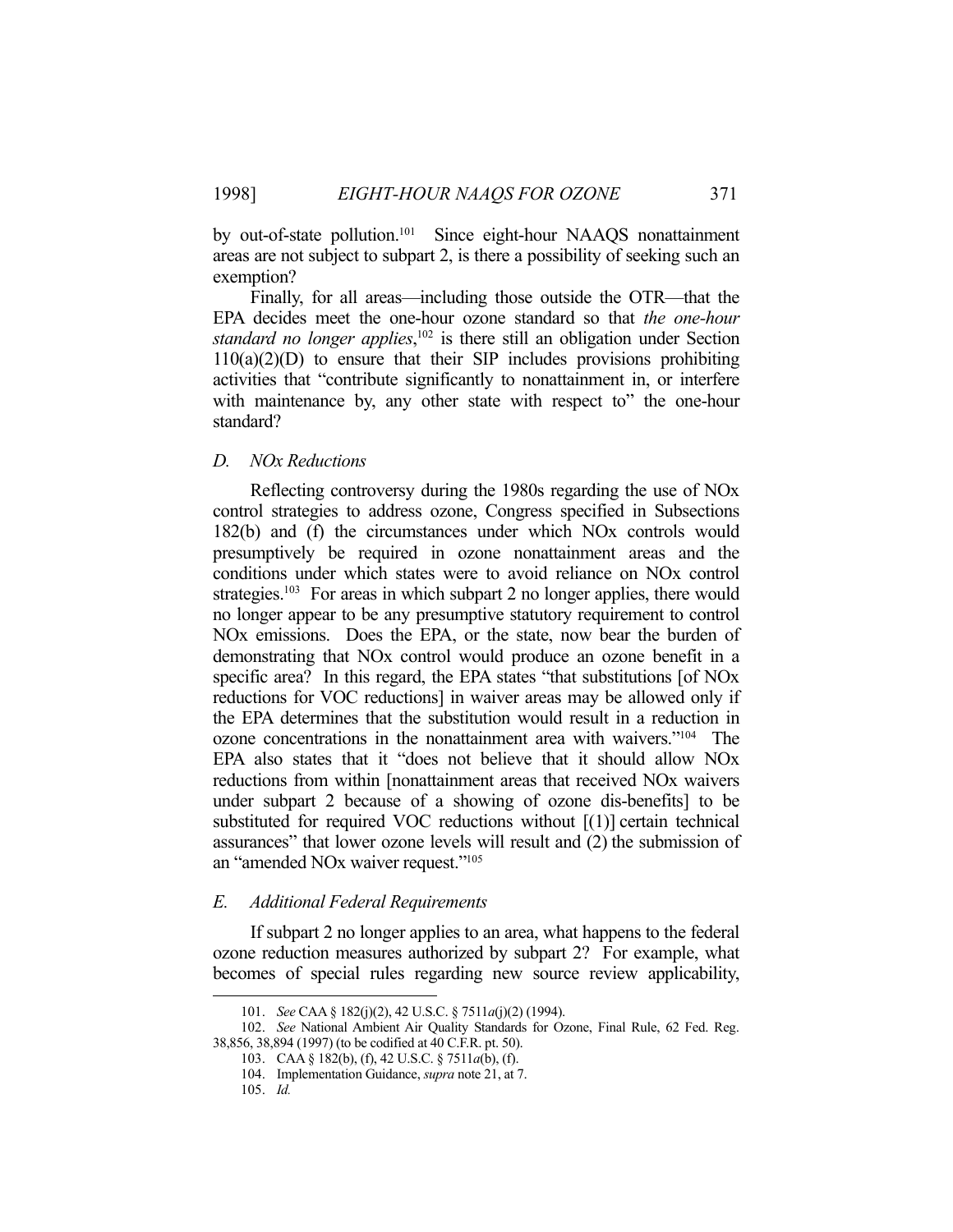offsets, and trading? What becomes of motor vehicle inspection and maintenance programs and transportation controls?

 Furthermore, since the transportation conformity measures of Section  $176$  only apply to nonattainment and maintenance areas,  $106$  once the one-hour NAAQS and subpart 2 program no longer apply to an area, there would no longer appear to be any transportation conformity requirements that apply to the area until nonattainment areas are designated for the eight-hour NAAQS. Under this approach, transportation projects in such areas would no longer be subject to EPA sanctions for a state's failure to submit subpart 2 demonstrations for the area for which subpart 2 no longer applies. The EPA's guidance raises questions about the continued applicability of conformity requirements, however, by stating that "transportation and general conformity will continue to apply in those areas with EPA-approved maintenance plans, even after the [one]-hour ozone standard is revoked."107

## *F. Transitional Areas*

1

 In an attempt to address the burdens that it recognizes would be associated with simultaneous implementation of one-hour and eight-hour NAAQS, the EPA suggests that if an area commits, by 2000, to impose controls on sources within its jurisdiction to address problems attaining the eight-hour standard in another jurisdiction through the proposed EPA SIP call, and further demonstrates that it will attain the eight-hour NAAQS by 2005, the EPA will "exercise its discretion under the law to eliminate unnecessary local planning requirements" in spite of the fact that such area will be designated as "nonattainment" for the eight-hour NAAQS.<sup>108</sup> For example, the EPA says that it will offer flexibility with respect to new source review requirements and conformity.<sup>109</sup>

 But, what if control of a source's NOx emissions to address nonattainment in another jurisdiction aggravates local ozone problems, as may be the case for NOx reductions in certain areas of the country? This precise issue is emerging in some states as they begin to evaluate their response to the EPA's SIP call.<sup>110</sup>

 <sup>106.</sup> *See* Environmental Defense Fund v. EPA, 82 F.3d 451, 454 n.2 (D.C. Cir. 1996).

 <sup>107.</sup> Implementation Guidance, *supra* note 21, at 3-4.

 <sup>108.</sup> Implementation of Revised Air Quality Standards for Ozone and Particulate Matter, Presidential Memorandum, 62 Fed. Reg. 38,421, 38,425 (1997) (to be codified at 40 C.F.R. pt. 50).

 <sup>109.</sup> *See id. See also* EPA's Response to States, *supra* note 19, at Questions 2-4.

 <sup>110.</sup> NOx reductions in Michigan, as called for by the EPA, may produce a local disbenefit in the Detroit area, actually resulting in *increased* ozone levels. *Michigan Lawmakers Fear New EPA Ozone Rule May Foul Air in Detroit*, INSIDE EPA'S CLEAN AIR REPORT, Jan. 8, 1998, at 22. Moreover, increased localized ozone levels may raise environmental justice